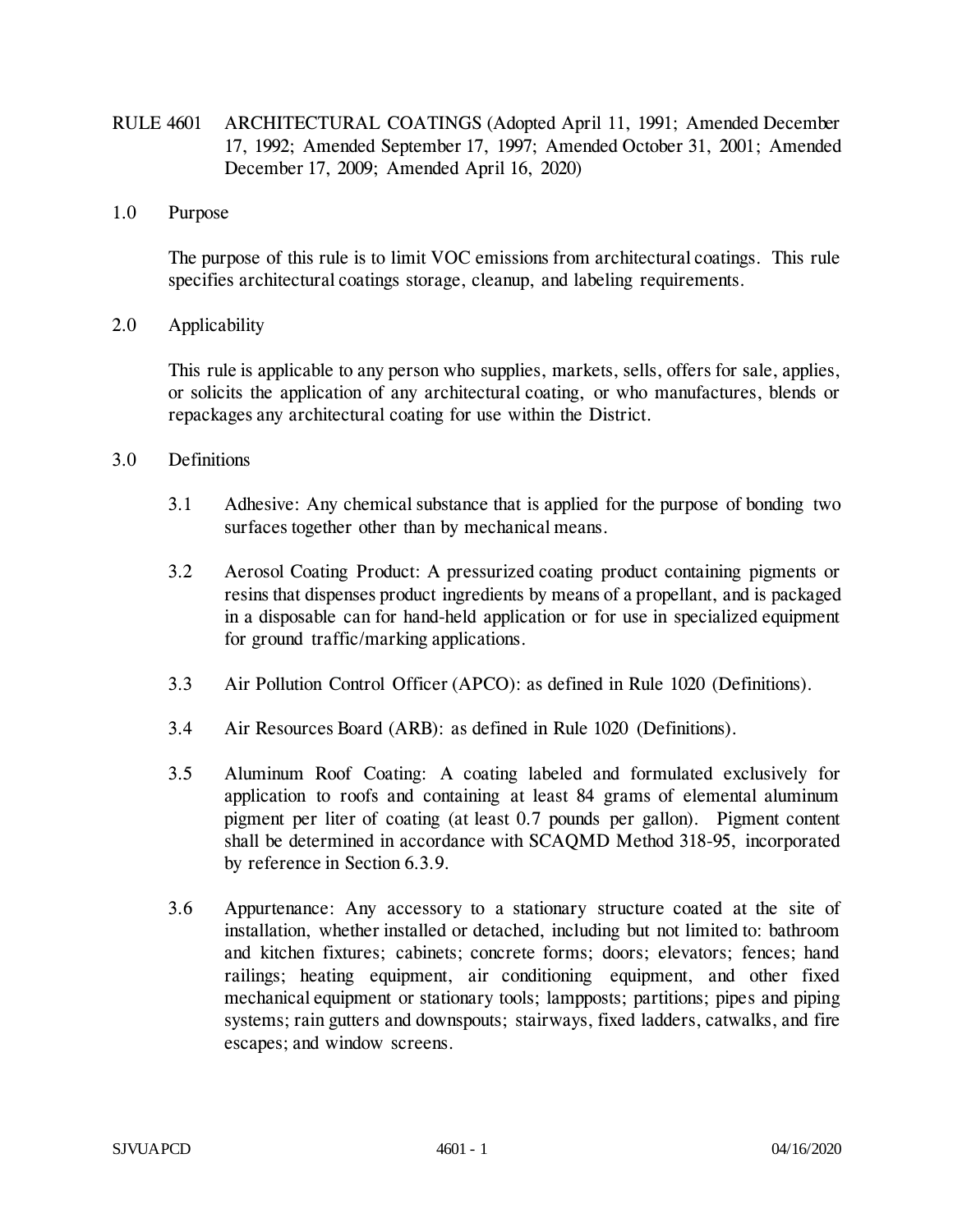- 3.7 Architectural Coating: A coating to be applied to stationary structures or their appurtenances at the site of installation, to portable buildings at the site of installation, to pavements, or to curbs. Coatings applied in shop applications or to non-stationary structures such as airplanes, ships, boats, railcars, and automobiles, and adhesives are not considered architectural coatings for the purposes of this rule.
- 3.8 Basement Specialty Coating: A clear or opaque coating that is labeled and formulated for application to concrete and masonry surfaces to provide a hydrostatic seal for basements and other below-grade surfaces. Basement Specialty Coatings must meet the following criteria:
	- 3.8.1 Coating must be capable of withstanding at least 10 psi of hydrostatic pressure, as determined in accordance with ASTM D7088-417, which is incorporated by reference in Section 6.3.17.
	- 3.8.2 Coating must be resistant to mold and mildew growth and must achieve a microbial growth rating of 8 or more, as determined in accordance with ASTM D3273-16 and ASTM D3274-09 (2017), incorporated by reference in Section 6.3.243.
- 3.9 Bitumens: Black or brown materials including, but not limited to, asphalt, tar, pitch, and asphaltite that are soluble in carbon disulfide, consist mainly of hydrocarbons, and are obtained from natural deposits or as residues from the distillation of crude petroleum or coal.
- 3.10 Bituminous Roof Coating: A coating which incorporates bitumens that is labeled and formulated exclusively for roofing.
- 3.11 Bituminous Roof Primer: A primer which incorporates bitumens that is labeled and formulated exclusively for roofing and intended for the purpose of preparing a weathered or aged surface or improving adhesion of subsequent surface components.
- 3.12 Bond Breaker: A coating labeled and formulated for application between layers of concrete to prevent a freshly poured top layer of concrete from bonding to the layer over which it is poured.
- 3.13 Building Envelope: The ensemble of exterior and demising partitions of a building that enclose conditioned space.
- 3.14 Building Envelope Coating: The fluid applied coating applied to the building envelope to provide a continuous barrier to air or vapor leakage through the building envelope that separates conditioned from unconditioned spaces. Building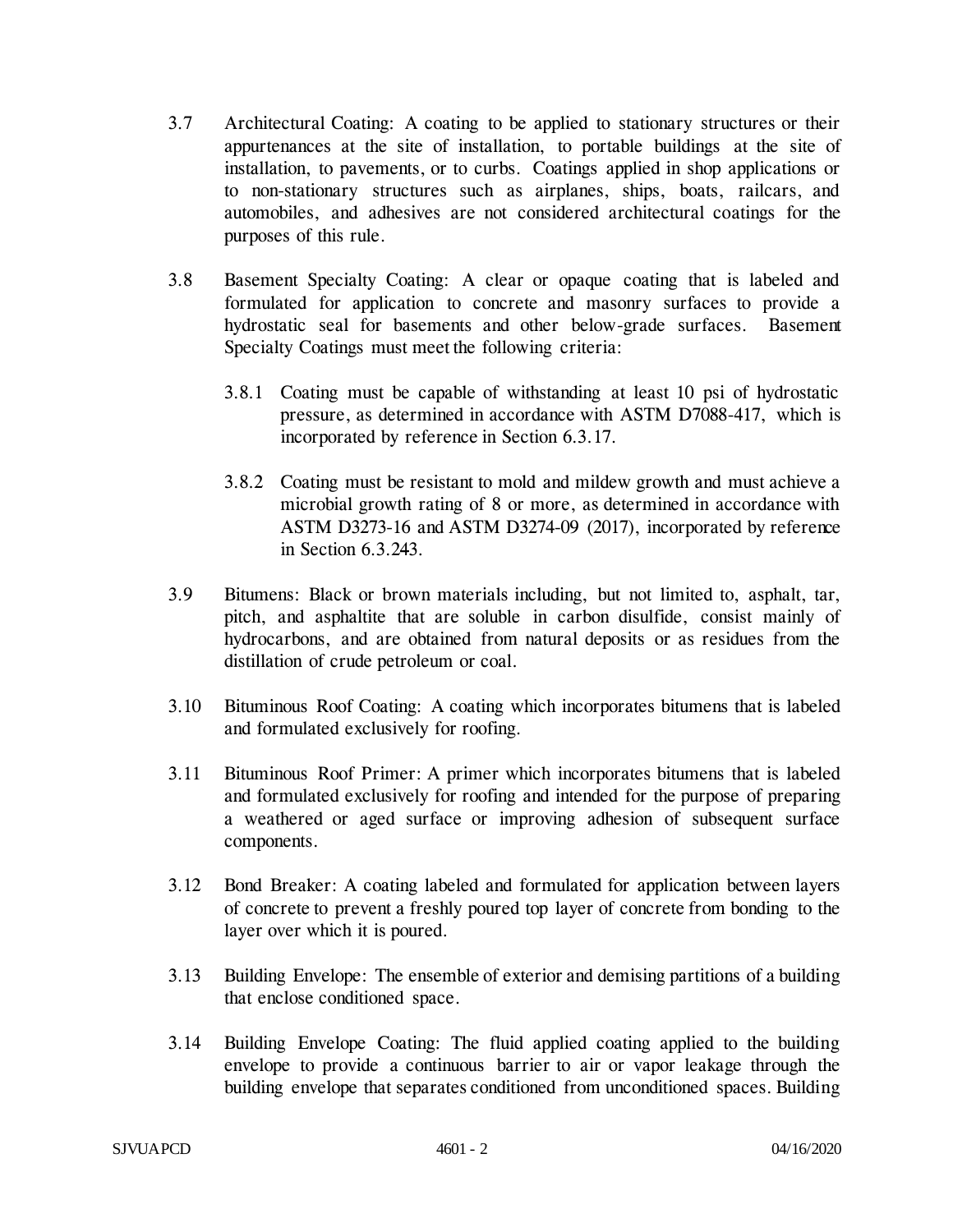Envelope Coatings are applied to diverse materials including, but not limited to, concrete masonry units (CMU), oriented strand board (OSB), gypsum board, and wood substrates and must meet the following performance criteria:

- 3.14.1 Air Barriers formulated to have an air permeance not exceeding 0.004 cubic feet per minute per square foot under a pressure differential of 1.57 pounds per square foot  $(0.004 \text{ cfm/ft2} \text{ @ } 1.57 \text{ psf})$ ,  $[0.02 \text{ liters per square}]$ meter per second under a pressure differential of 75 Pa (0.02 L/(s m2) @ 75 Pa)] when tested in accordance with ASTM E2178-13, incorporated by reference in subsection 6.3.28; and/or
- 3.14.2 Water Resistive Barriers formulated to resist liquid water that has penetrated a cladding system from further intruding into the exterior wall assembly and is classified as follows:
	- 3.14.2.1 Passes water resistance testing accordance to ASTM E331-00 (2016), incorporated by reference in subsection 6.3.29 and
	- 3.14.2.2 Water vapor permeance is classified in accordance with ASTM E96/96M-16, incorporated by reference in subsection 6.3.30.
- 3.15 Coating: A material applied onto or impregnated into a substrate for protective, decorative, or functional purposes. Such materials include, but are not limited to, paints, varnishes, sealers, and stains.
- 3.16 Colorant: A concentrated pigment dispersion in water, solvent, and/or binder that is added to an architectural coating after packaging in sale units to produce the desired color. Colorants must be labeled in accordance with Section 6.1.12.
- 3.17 Concrete Curing Compound: A coating labeled and formulated for application to freshly poured concrete to retard the evaporation of water, or harden or dustproof the surface of freshly poured concrete.
- 3.18 Concrete/Masonry Sealer: A clear or opaque coating that is labeled and formulated primarily for application to concrete and masonry surfaces to prevent penetration of water, provide resistance against abrasion, alkalis, acids, mildew, staining, or ultraviolet light, or harden or dustproof the surface of aged or cured concrete.
- 3.19 Driveway Sealer: A coating labeled and formulated for application to worn asphalt driveway surfaces to fill cracks, seal the surface to provide protection, or to restore or preserve the appearance.
- 3.20 Dry Fog Coating: A coating labeled and formulated only for spray application such that overspray droplets dry before subsequent contact with incidental surfaces in the vicinity of the surface coating activity.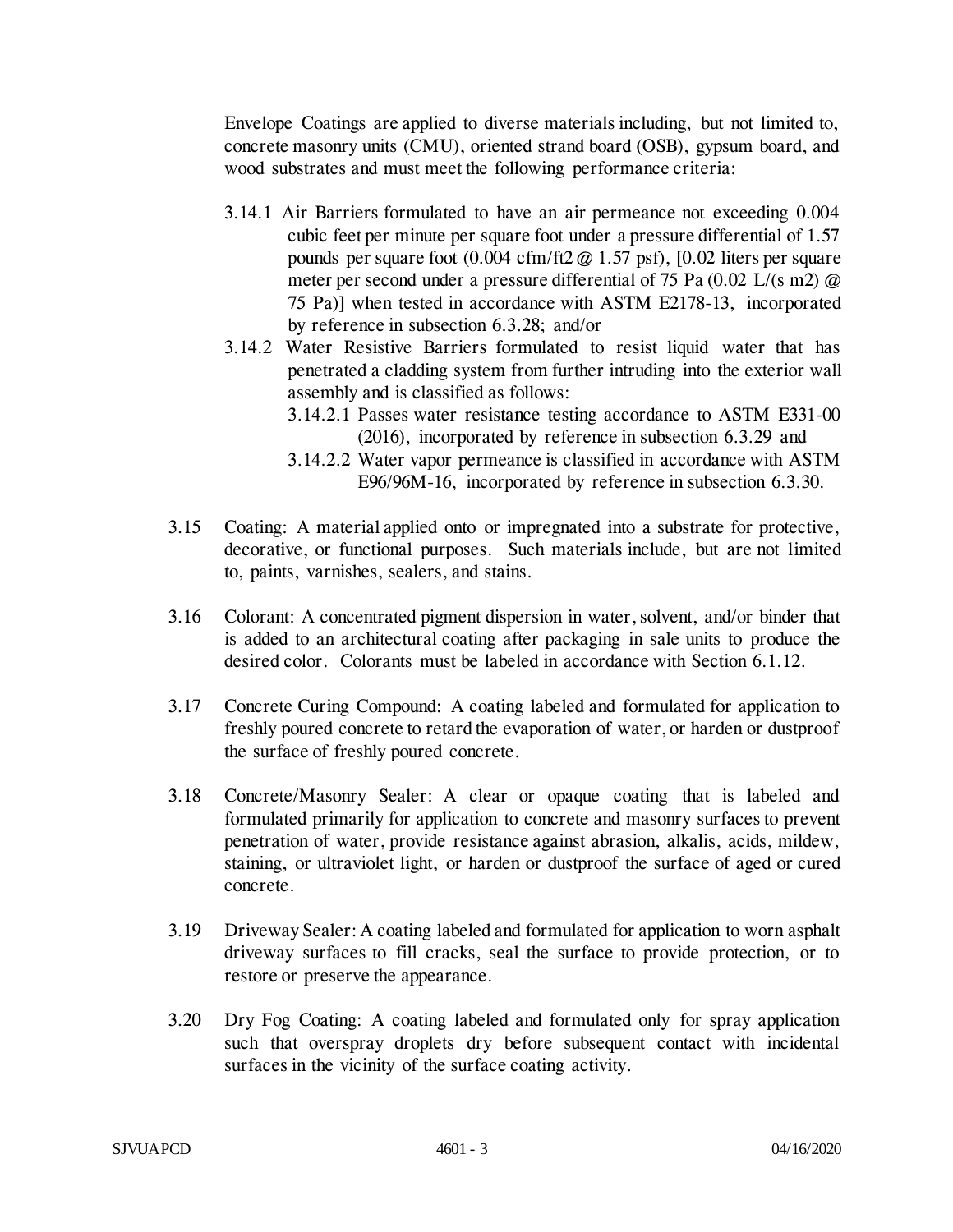- 3.21 EPA: United States Environmental Protection Agency.
- 3.22 Exempt Compound: A compound identified as exempt under the definition of Volatile Organic Compound (VOC), as defined in Rule 1020 (Definitions).
- 3.23 Faux Finishing Coating: A coating labeled and formulated to meet one or more of the following criteria:
	- 3.23.1 A glaze or textured coating used to create artistic effects, including, but not limited to: dirt, suede, old age, smoke damage, and simulated marble and wood grain; or
	- 3.23.2 A decorative coating used to create a metallic, iridescent, or pearlescent appearance and that contains at least 48 grams of pearlescent mica pigment or other iridescent pigment per liter of coating as applied (at least 0.4 pounds per gallon); or
	- 3.23.3 A decorative coating used to create a metallic appearance and that contains less than 48 grams of elemental metallic pigment per liter of coating as applied (less than 0.4 pounds per gallon) when tested in accordance with SCAQMD Method 318-95, incorporated by reference in Section 6.3.9; or
	- 3.23.4 A decorative coating used to create a metallic appearance and that contains greater than 48 grams of elemental metallic pigment per liter of coating as applied (greater than 0.4 pounds per gallon) and which requires a clear topcoat to prevent the degradation of the finish under normal use conditions. The metallic pigment content shall be determined in accordance with SCAQMD Method 318-95, incorporated by reference in Section 6.3.9; or
	- 3.23.5 A clear topcoat to seal and protect a Faux Finishing coating that meets the requirements of Sections 3.23.1, 3.23.2, 3.23.3, or 3.23.4. These clear topcoats must be sold and used solely as part of a Faux Finishing coating system, and must be labeled in accordance with Section 6.1.4.
- 3.24 Fire-Resistive Coating: A coating labeled and formulated to protect structural integrity by increasing the fire endurance of interior or exterior steel and other structural materials. The Fire-Resistive coating category includes sprayed fire resistive materials and intumescent fire resistive coatings that are used to bring structural materials into compliance with federal, state, and local building code requirements. The fire-resistant coatings shall be tested in accordance with ASTM E119-18ce1, incorporated by reference in Section 6.3.7. Fire Resistive coatings and testing agencies must be approved by building code officials.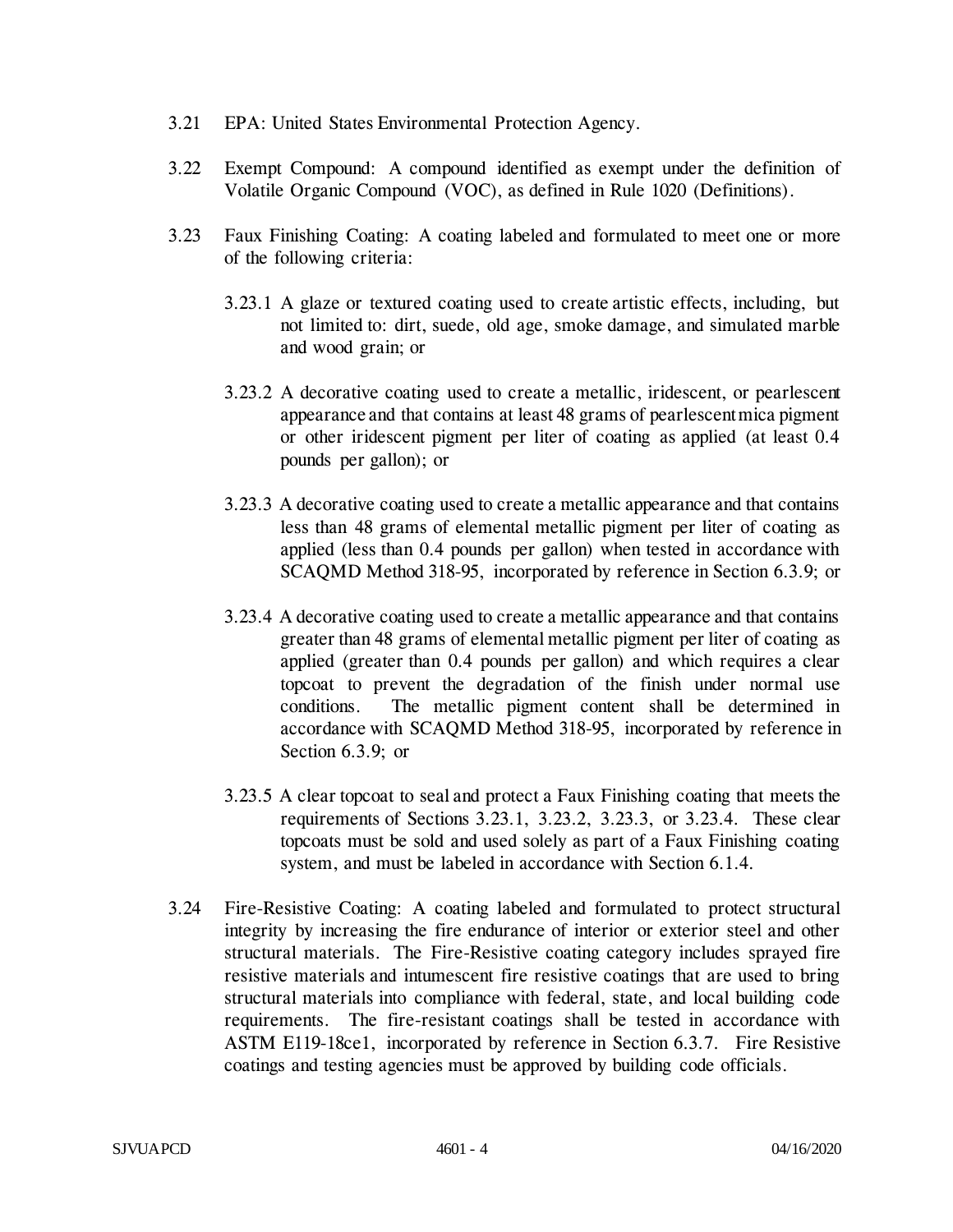- 3.25 Fire-Retardant Coating: A coating labeled and formulated to retard ignition and flame spread, that has been fire tested and rated by a testing agency approved by building code officials for use in bringing building and construction materials into compliance with federal, state and local building code requirements. The fireretardant coating and the testing agency must be approved by building code officials. The fire-retardant coating shall be tested in accordance with ASTM E84-18b incorporated by reference in Section 6.3.6. Effective January 1, 2010, the Fire Retardant coating category is eliminated and coatings with fire retardant properties will be subject to the VOC limit of their primary category (e.g., Flat, Nonflat, etc.).
- 3.26 Flat Coating: A coating that is not defined under any other definition in this rule and that registers gloss less than 15 on an 85-degree meter or less than 5 on a 60 degree meter according to ASTM D523-14 (2018), incorporated by reference in Section 6.3.8.
- 3.27 Floor Coating: An opaque coating that is labeled and formulated for application to flooring, including, but not limited to, decks, porches, steps, garage floors, and other horizontal surfaces which may be subject to foot traffic.
- 3.28 Form-Release Compound: A coating labeled and formulated for application to a concrete form to prevent the freshly poured concrete from bonding to the form. The form may consist of wood, metal, or some material other than concrete.
- 3.29 Graphic Arts Coating or Sign Paint: A coating labeled and formulated for handapplication by artists using brush, airbrush, or roller techniques to indoor and outdoor signs (excluding structural components) and murals including lettering enamels, poster colors, copy blockers, and bulletin enamels.
- 3.30 High-Temperature Coating: A high performance coating labeled and formulated for application to substrates exposed continuously or intermittently to temperatures above  $204^{\circ}$ C (400 $^{\circ}$ F).
- 3.31 Industrial Maintenance Coating: A high performance architectural coating, including primers, sealers, undercoaters, intermediate coats, and topcoats, formulated for application to substrates including floors, exposed to one or more of the following extreme environmental conditions listed in Sections 3.31.1 through 3.31.5 and labeled as specified in Section 6.1:
	- 3.31.1 Immersion in water, wastewater, or chemical solutions (aqueous and non-aqueous solutions), or chronic exposure of interior surfaces to moisture condensation; or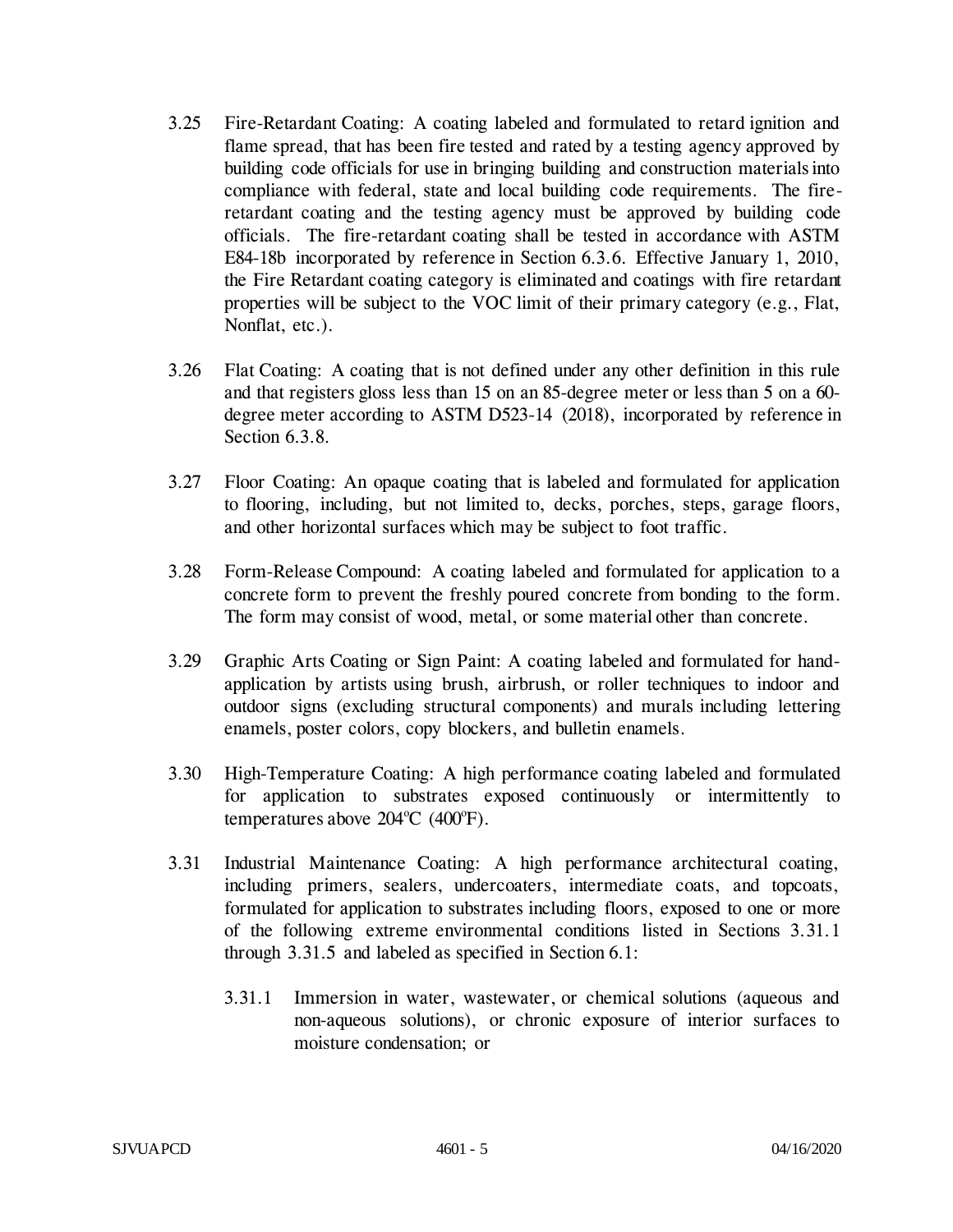- 3.31.2 Acute or chronic exposure to corrosive, caustic or acidic agents, or to chemicals, chemical fumes, or chemical mixtures or solutions; or
- 3.31.3 Frequent exposure to temperatures above  $121^{\circ}C$  (250 $^{\circ}F$ ); or
- 3.31.4 Frequent heavy abrasion, including mechanical wear and frequent scrubbing with industrial solvents, cleansers, or scouring agents; or
- 3.31.5 Exterior exposure of metal structures and structural components.
- 3.32 Interior Stain: A stain labeled and formulated exclusively for use on interior surfaces.
- 3.33 Intumescent: A material that swells as a result of heat exposure, thus increasing in volume and decreasing in density.
- 3.34 Lacquer: A clear or opaque wood coating, including clear lacquer sanding sealers, formulated with cellulosic or synthetic resins to dry by evaporation without chemical reaction and to provide a solid, protective film.
- 3.35 Low Solids Coating: A coating containing 0.12 kilogram or less of solids per liter (1 pound or less of solids per gallon) of coating material as recommended for application by the manufacturer. The VOC content for low solids coatings shall be calculated pursuant to VOC Actual.
- 3.36 Magnesite Cement Coating: A coating labeled and formulated for application to magnesite cement decking to protect the magnesite cement substrate from erosion by water.
- 3.37 Manufacturer's Maximum Thinning Recommendation: The maximum recommendation for thinning that is indicated on the label or lid of the coating container.
- 3.38 Market: To facilitate sales through third party vendors including, but not limited to, catalog or ecommerce sales that bring together buyers and sellers. For the purposes of this rule, market does not mean to generally promote or advertise coatings.
- 3.39 Mastic Texture Coating: A coating labeled and formulated to cover holes and minor cracks and to conceal surface irregularities, and is applied in a single coat of at least 10 mils (at least 0.010 inch) dry film thickness.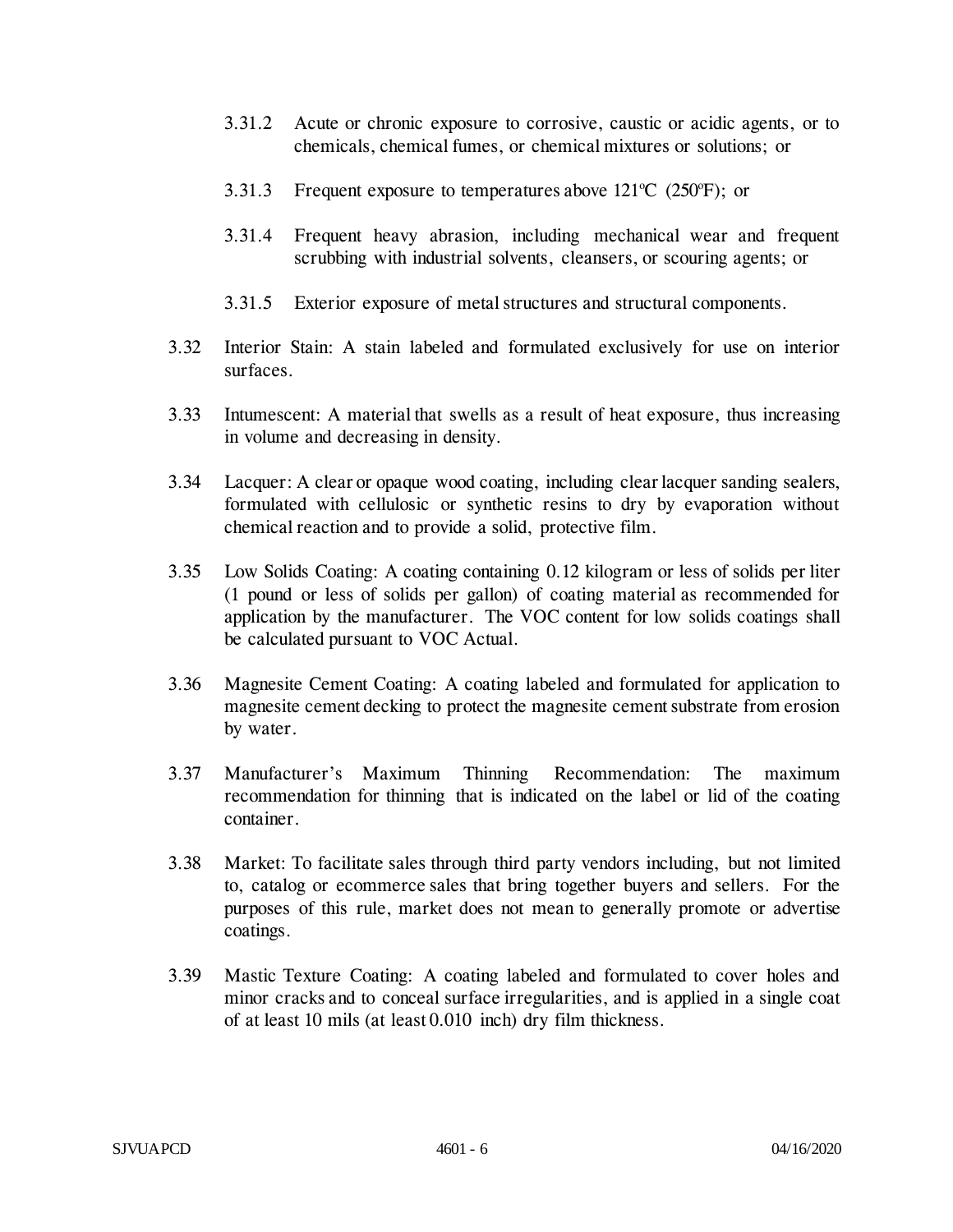- 3.40 Medium Density Fiberboard: A composite wood product, panel, molding, or other building material composed of cellulosic fibers (usually wood) made by dry forming and pressing of a resinated fiber mat.
- 3.41 Metallic Pigmented Coating: A coating that is labeled and formulated to provide a metallic appearance. Metallic Pigmented coatings must contain at least 48 grams of elemental metallic pigment (excluding zinc) per liter of coating as applied (at least 0.4 pounds per gallon), when tested in accordance with SCAQMD Method 318-95, incorporated by reference in Section 6.3.9. The metallic Pigmented Coating category does not include coatings applied to roofs, or Zinc-Rich Primers.
- 3.42 Multi-Color Coating: A coating that is packaged in a single container and that is labeled and formulated to exhibits more than one color when applied in a single coat.
- 3.43 Nonflat Coating: A coating that is not defined under any other definition in this rule and that registers a gloss of 15 or greater on an 85-degree meter and 5 or greater on a 60-degree meter according to ASTM D523-14 (2018), incorporated by reference in Section 6.3.8.
- 3.44 Particleboard: A composite wood product panel, molding, or other building material composed of cellulosic material (usually wood) in the form of discrete particles, as distinguished from fibers, flakes, or strands, which are pressed together with resin.
- 3.45 Pearlescent: Exhibiting various colors depending on the angles of illumination and viewing, as observed in mother-of-pearl.
- 3.46 Plywood: A panel product consisting of layers of wood veneers or composite core pressed together with resin. Plywood includes panel products made by either hot or cold pressing (with resin) veneers to a platform.
- 3.47 Post-Consumer Coating: Finished coatings generated by a business or consumer that have served their intended end uses, and are recovered from or otherwise diverted from the waste stream for the purpose of recycling.
- 3.48 Pre-Treatment Wash Primer: A primer that contains a minimum of 0.5 percent acid, by weight, when tested in accordance with ASTM D1613-17 incorporated by reference in Section 6.3.10, that is labeled and formulated for application directly to bare metal surfaces to provide corrosion resistance and to promote adhesion of subsequent topcoats.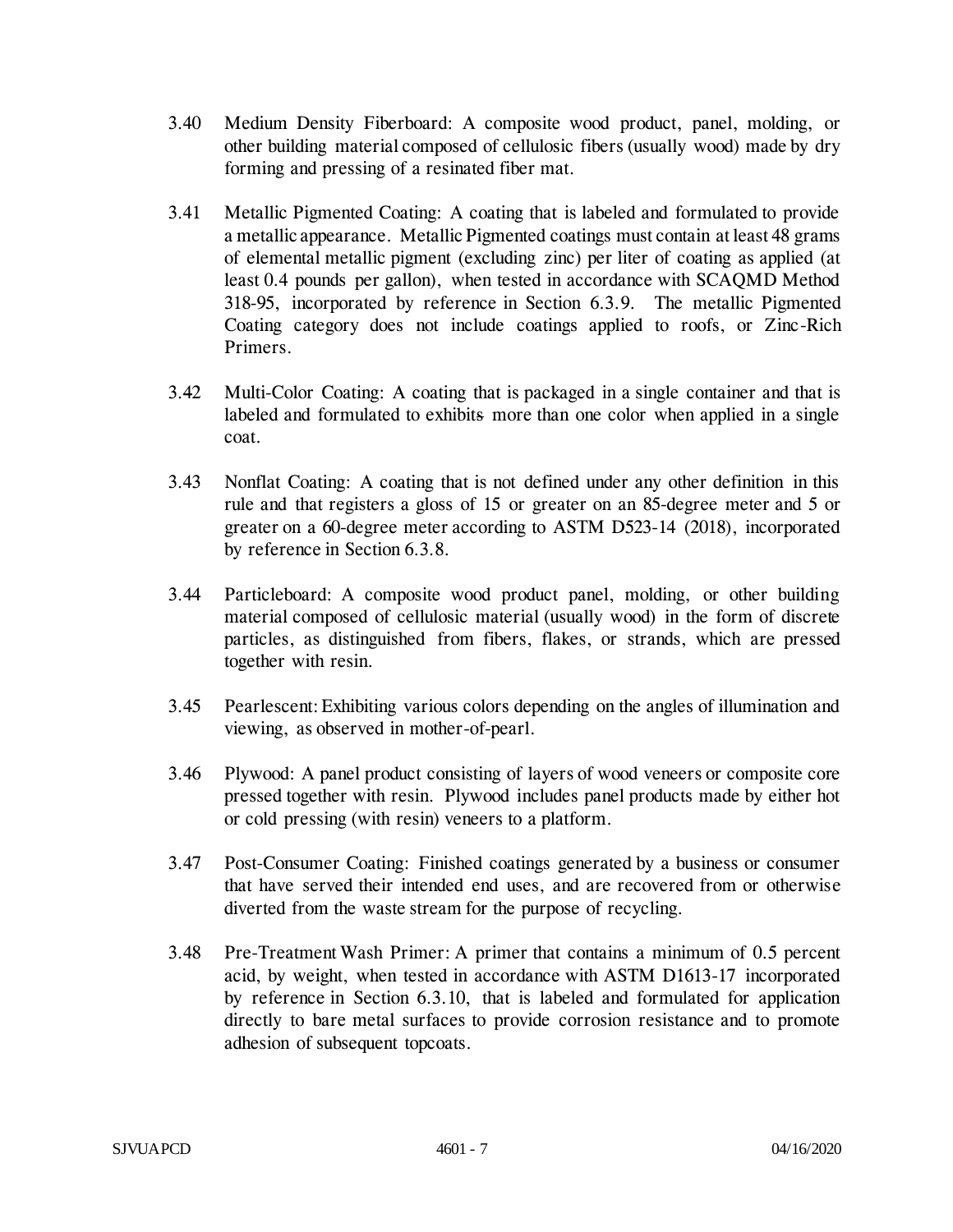- 3.49 Primer, Sealer, and Undercoater: A coating labeled and formulated to provide a firm bond between the substrate and the subsequent coatings, prevent subsequent coatings from being absorbed by the substrate, prevent harm to subsequent coatings by materials in the substrate, provide a smooth surface for the subsequent application of coatings, provide a clear finish coat to seal the substrate, or to block materials from penetrating into or leaching out of a substrate.
- 3.50 Reactive Penetrating Sealer: A clear or pigmented coating that is formulated for application to above-grade concrete and masonry substrates to provide protection from water and waterborne contaminants, including, but not limited to, alkalis, acids, and salts. Reactive Penetrating Sealers must penetrate into concrete and masonry substrates and chemically react to form covalent bonds with naturally occurring minerals in the substrate. Reactive Penetrating Sealers line the pores of concrete and masonry substrates with a hydrophobic coating, but do not form a surface film. Reactive Penetrating Sealers must meet all of the following criteria:
	- 3.50.1 The Reactive Penetrating Sealer must improve water repellency at least 80 percent after application on a concrete or masonry substrate. This performance must be verified on standardized test specimens, in accordance with one or more of the following standards, incorporated by reference in Section 6.3.24: ASTM C67/C67M-18, or ASTM C97/97M-18, or ASTM C140/C140M-18a; and
	- 3.50.2 The Reactive Penetrating Sealer must provide a breathable waterproof barrier for concrete or masonry surfaces that does not prevent or substantially retard water vapor transmission. This performance must be verified on standardized test specimens, in accordance with ASTM E96/96M-16 or ASTM D6490-99 (2014), incorporated by reference in Section 6.3.25; and
	- 3.50.3 Products labeled and formulated for vehicular traffic surface chloride screening applications must meet the performance criteria listed in the National Cooperative Highway Research Report 244 (1981) incorporated by reference in Section 6.3.26.
	- 3.50.4 Reactive Penetrating Sealers must be labeled in accordance with Section 6.1.8.
- 3.51 Recycled Coating: An architectural coating formulated such that it contains a minimum of 50 percent by volume post-consumer coating, with a maximum of 50 percent by volume secondary industrial materials or virgin materials.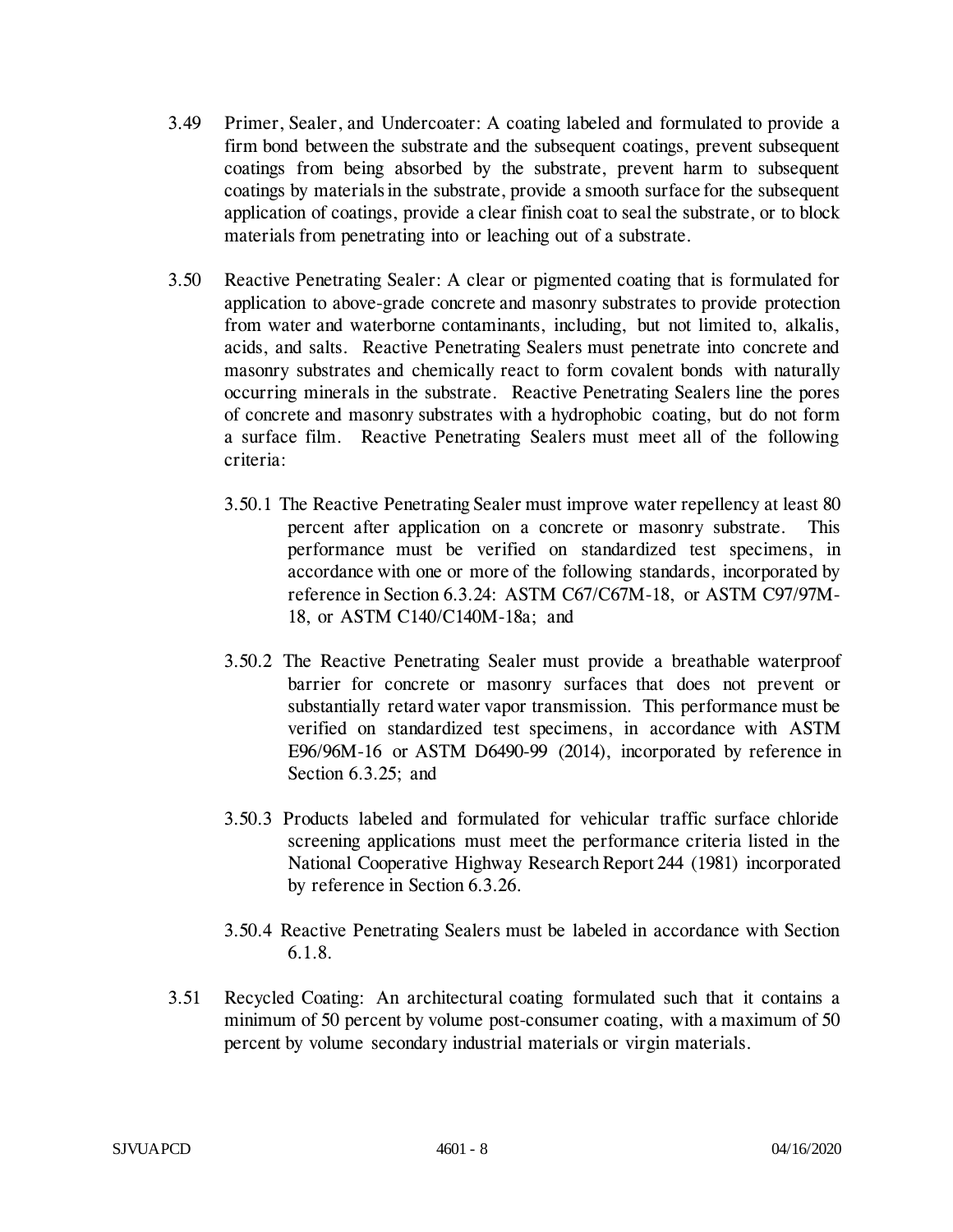- 3.52 Residential: Areas where people reside or lodge, including, but not limited to, single and multiple family dwellings, condominiums, mobile homes, apartment complexes, motels, and hotels.
- 3.53 Roof Coating: A non-bituminous coating labeled and formulated for application to roofs for the primary purpose of preventing water penetration, reflecting ultraviolet light, or reflecting solar radiation.
- 3.54 Rust Preventative Coating: A coating formulated to prevent the corrosion of metal surfaces for direct-to-metal coating or a coating intended for application over rusty, previously coated surfaces. The Rust Preventative category does not include coatings that are required to be applied as a topcoat over a primer; or coatings that are intended for use on wood or any other nonmetallic surface. Rust preventative coatings are for metal substrates only and must be labeled as such, in accordance with the labeling requirements in Section 6.1.6.
- 3.55 Sanding Sealer: A clear or semi-transparent wood coating labeled and formulated for application to bare wood to seal the wood and to provide a coat that can be abraded to create a smooth surface for subsequent applications of coatings.
- 3.56 Secondary Industrial Materials: Products or by-products of the paint manufacturing process that are of known composition and have economic value but can no longer be used for their intended purpose.
- 3.57 Semitransparent Coating: A coating that contains binders and colored pigments and is formulated to change the color of the surface, but not conceal the grain pattern or texture.
- 3.58 Shellac: A clear or opaque coating formulated solely with the resinous secretions of the lac beetle (Laciffer lacca) and formulated to dry by evaporation without a chemical reaction.
- 3.59 Shop Application: Application of a coating to a product or a component of a product in or on the premises of a factory or a shop as part of a manufacturing, production, or repairing process (e.g., original equipment manufacturing coatings).
- 3.60 Solicit: To require for use or to specify, by written or oral contract.
- 3.61 Specialty Primer, Sealer, and Undercoater:
	- 3.61.1 A coating that is formulated for application to a substrate to block watersoluble stains resulting from: fire damage, smoke damage, or water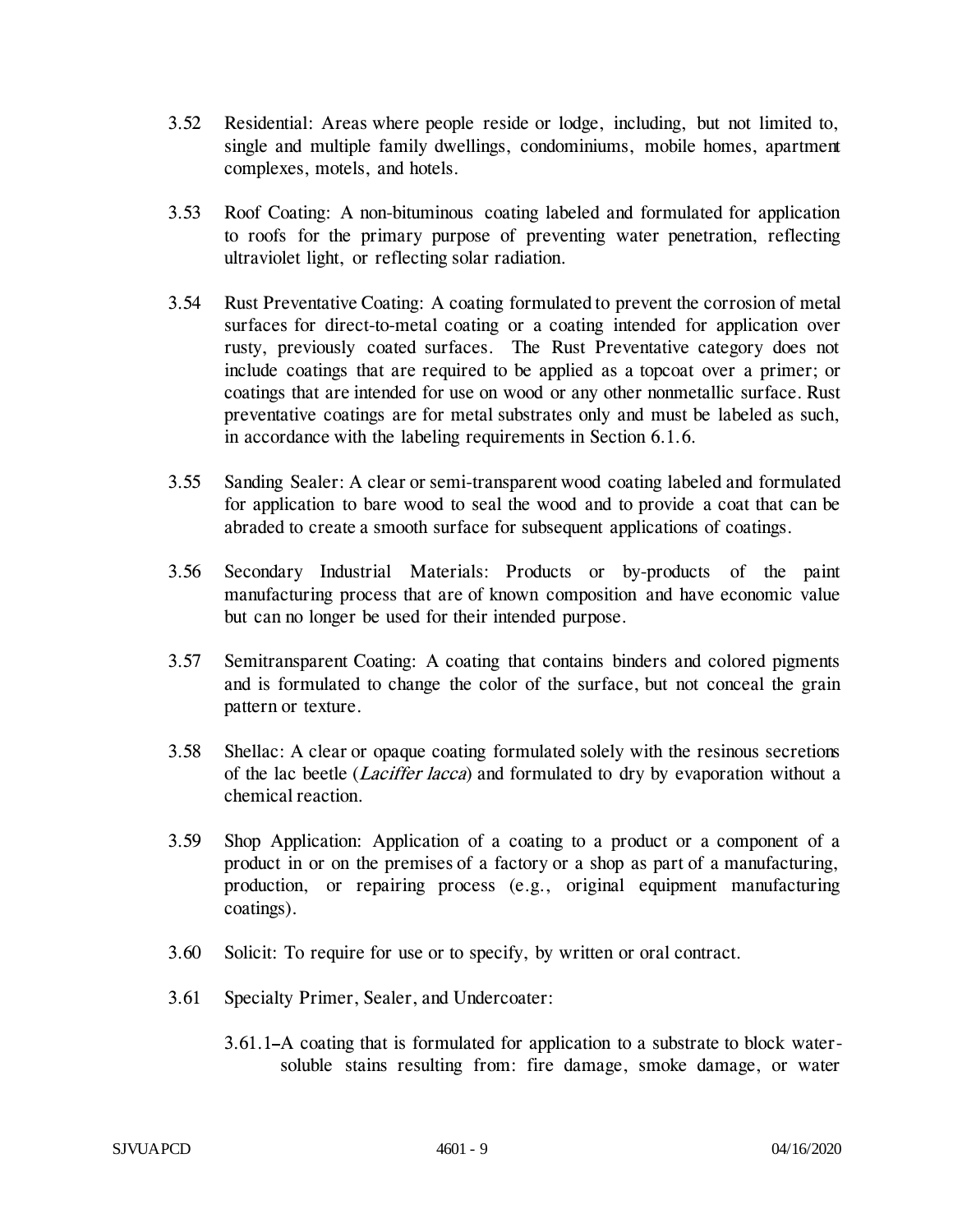damage. Specialty Primers, Sealers, and Undercoaters must be labeled in accordance with Section 6.1.7.

- 3.62 Stain: A semitransparent or opaque coating labeled and formulated to change the color of a surface but not conceal the grain pattern or texture.
- 3.63 Stone Consolidant: A coating that is labeled and formulated for application to stone substrates to repair historical structures that have been damaged by weathering or other decay mechanisms. Stone Consolidants must penetrate into stone substrates to create bonds between particles and consolidate deteriorated material. Stone Consolidants must be specified and used in accordance with ASTM E2167-01 (2008), incorporated by reference in Section 6.3.27. Stone Consolidants are for professional use only and must be labeled as such, in accordance with the labeling requirements in Section 6.1.9.
- 3.64 Swimming Pool Coating: A coating labeled and formulated to coat the interior of swimming pools and to resist swimming pool chemicals. Swimming pool coatings include coatings used for swimming pool repair and maintenance.
- 3.65 Tile and Stone Sealers: A clear or pigmented sealer that is used for sealing tile, stone or grout to provide resistance against water, alkalis, acids, ultraviolet light or straining and which meets one of the following subcategories:
	- 3.65.1 Penetrating sealers are polymer solutions that cross-link in the substrate and must meet the following criteria:
		- 3.65.1.1 Qualify as a fine particle structure to penetrate dense tile such as porcelain with absorption as low as 0.10 percent per ASTM C373-18, ASTM C97/97M-18, or ASTM C642-13, incorporated by reference in subsection 6.3.31;
		- 3.65.1.2 Retain or increase static coefficient of friction per ANSI A137.1 (2012), incorporated by reference in subsection 6.3.32;
		- 3.65.1.3 Not create a topical surface film on the tile or stone; and
		- 3.65.1.4 Allow vapor transmission per ASTM E96/96M-16, incorporated by subsection 6.3.33.
	- 3.65.2 Film forming sealers which leave a protective film on the surface.
- 3.66 Tint Base: An architectural coating to which colorant is added after packaging in sale units to produce a desired color.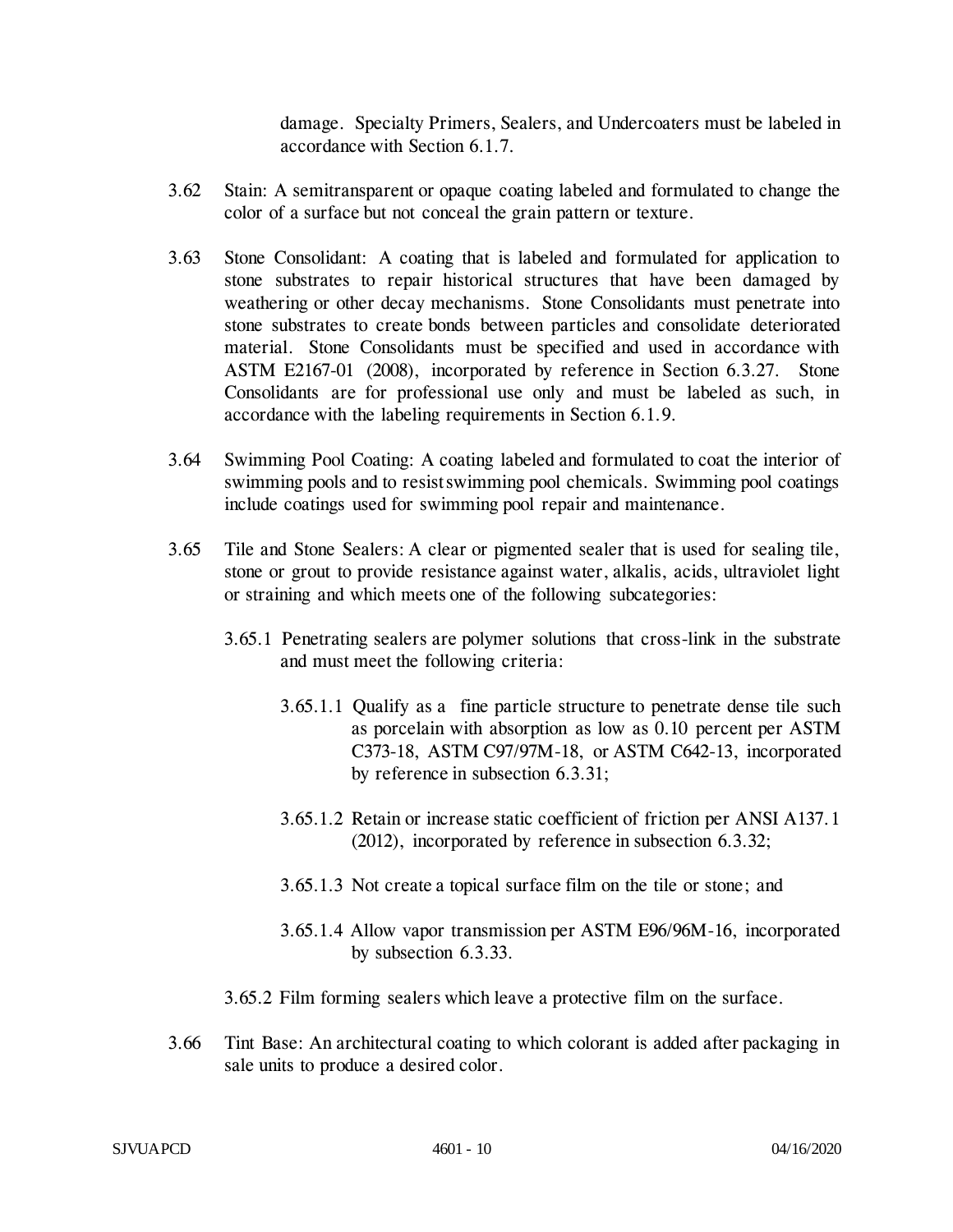- 3.67 Traffic Marking Coating: A coating labeled and formulated for marking and striping streets, highways, or other traffic surfaces including, but not limited to, curbs, berms, driveways, parking lots, sidewalks, and airport runways. This coating category also includes Methacrylate Multicomponent Coatings used as traffic marking coatings. The VOC content of Methacrylate Multicomponent Coatings used as traffic marking coatings shall be analyzed by the procedures in 40 CFR Part 59, Subpart D, Appendix A, incorporated by reference in subsection 6.3.16.
- 3.68 Tub and Tile Refinish Coating: A clear or opaque coating that is labeled and formulated exclusively for refinishing the surface of a bathtub, shower, sink, or countertop. Tub and Tile Refinish coatings must meet all of the following criteria:
	- 3.68.1 The coating must have a scratch hardness of 3H or harder and a gouge hardness of 4H or harder. This must be determined on bonderite 1000, in accordance with ASTM D3363-05 (2011)e2, incorporated by reference in Section 6.3.19; and
	- 3.68.2 The coating must have a weight loss of 20 milligrams or less after 1,000 cycles. This must be determined with CS-17 wheels on bonderite 1000, in accordance with ASTM D4060-14, incorporated by reference in Section 6.3.20; and
	- 3.68.3 The coating must withstand 1,000 hours or more of exposure with few or no #8 blisters. This must be determined on unscribed bonderite, in accordance with ASTM D4585/D4585M-18, and ASTM D714-02e1 (2017), incorporated by reference in Section 6.3.21; and
	- 3.68.4 The coating must have an adhesion rating of 4B or better after 24 hours of recovery. This must be determined on unscribed bonderite, in accordance with ASTM D4585/D4585M-18 and ASTM D3359-17, incorporated by reference in Section 6.3.18.
- 3.69 Veneer: Thin sheets of wood peeled or sliced from logs for use in the manufacture of wood products such as plywood, laminated veneer lumber, or other products.
- 3.70 Virgin Materials: Materials that contain no post-consumer coatings or secondary industrial materials.
- 3.71 Volatile Organic Compound (VOC): as defined in Rule 1020 (Definitions).
- 3.72 VOC Actual: The weight of VOC per volume of coating. VOC Actual applies to coatings or colorants in the Low Solids Coatings category and it is calculated with the following equation: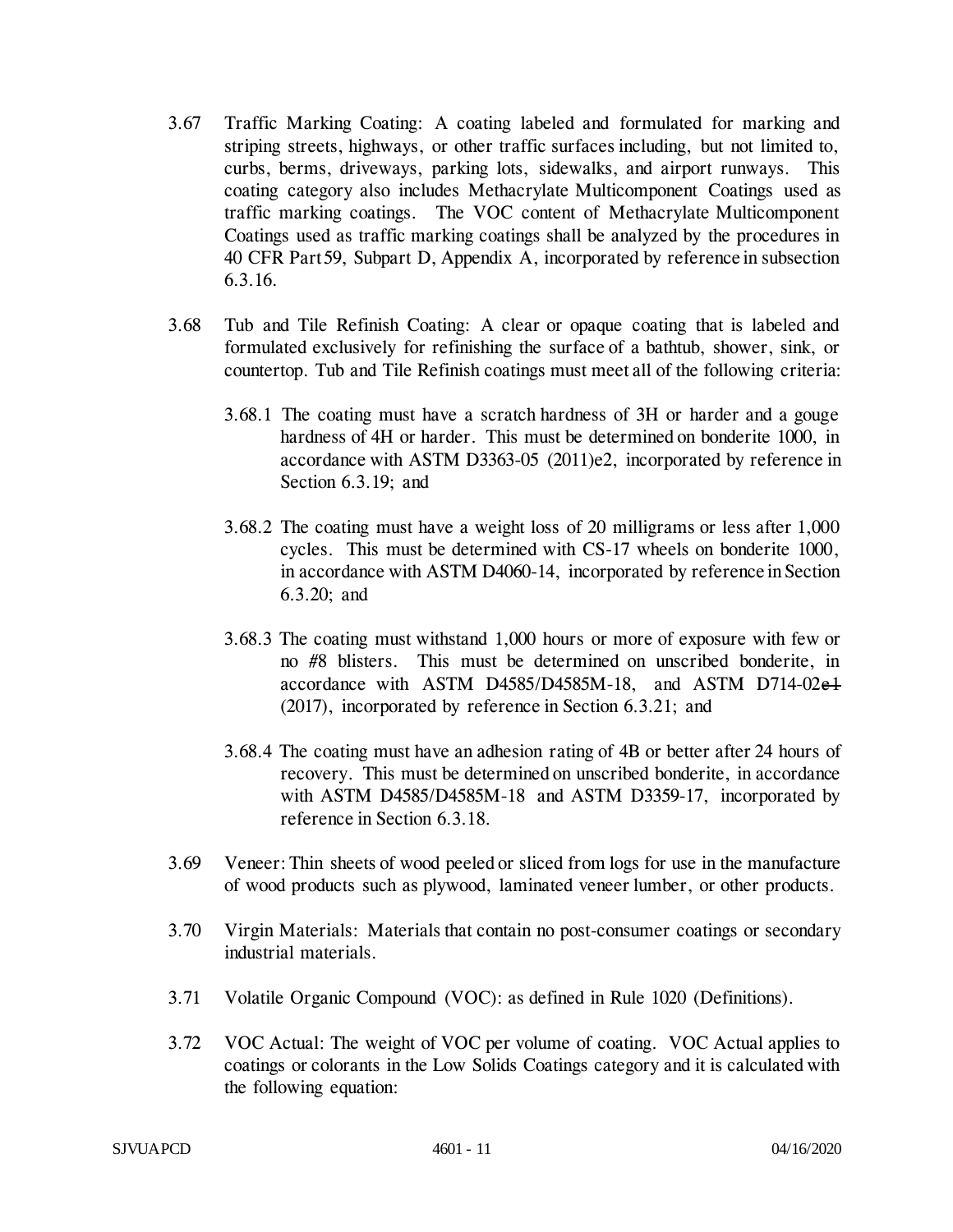VOC Actual = 
$$
\frac{(Ws - Ww - Wec)}{(Vm)}
$$

# Where:

| $VOC$ Actual $=$ | the grams of VOC per liter of coating (also known as |
|------------------|------------------------------------------------------|
|                  | "Material VOC")                                      |
| Ws               | weight of volatiles, in grams                        |
| Ww               | weight of water, in grams                            |
| Wec              | weight of exempt compounds, in grams                 |
| Vm               | volume of coating or colorant, in liters             |

- 3.73 VOC Content: The weight of VOC per volume of coating or colorant. VOC Content is VOC Regulatory, as defined in Section 3.74, for all coatings or colorants except those in the Low Solids category. For coatings or colorants in the Low Solids category, the VOC Content is VOC Actual, as defined in Section 3.72. If the coating is a multi-component product, the VOC content is VOC Regulatory as mixed or catalyzed. If the coating contains silanes, siloxanes, or other ingredients that generate ethanol or other VOCs during the curing process, the VOC content must include the VOCs emitted during curing.
- 3.74 VOC Regulatory: VOC Regulatory is the weight of VOC per volume of coating or colorant, less the volume of water and exempt compounds. It is calculated with the following equation:

VOC Regulatory =  $(Ws - Ww - Wec)$  $(Vm - Vw - Vec)$ 

Where:

VOC Regulatory = grams of VOC per liter of coating or colorant, less water and exempt compounds (also known as "Coating VOC")

| Ws  | weight of volatiles, in grams            |
|-----|------------------------------------------|
| Ww  | weight of water, in grams                |
| Wec | weight of exempt compounds, in grams     |
| Vm  | volume of coating or colorant, in liters |
| Vw  | volume of water, in liters               |
| Vec | volume of exempt compounds, in liters    |

3.75 Waterproofing Membrane: A clear or opaque coating that is labeled and formulated for application to concrete and masonry surfaces to provide a seamless waterproofing membrane that prevents any penetration of liquid water into the substrate. Waterproofing Membranes are intended for the following waterproofing applications: below-grade surfaces, between concrete slabs, inside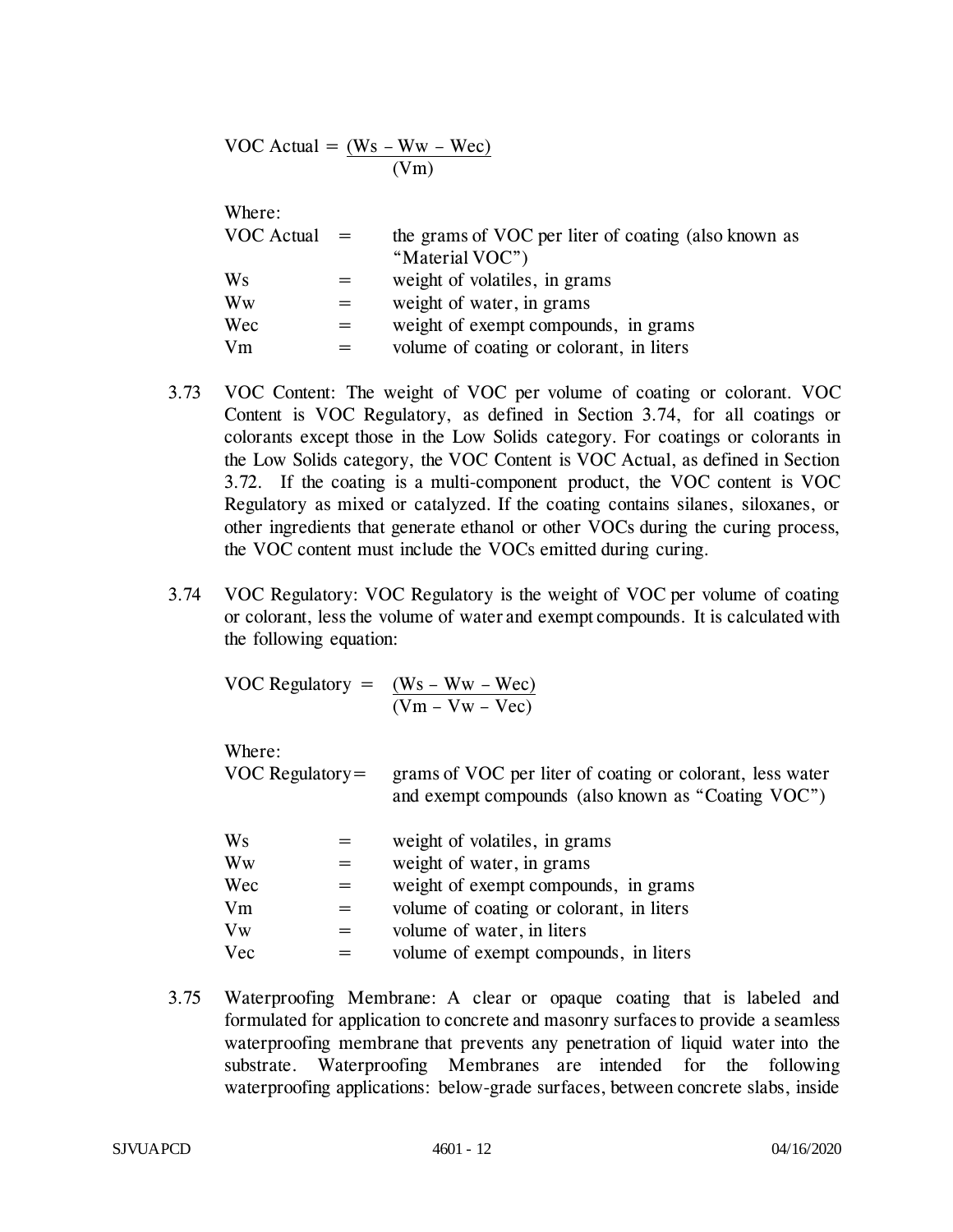tunnels, inside concrete planters, and under flooring materials. The Waterproofing Membrane category does not include topcoats that are included in the Concrete/Masonry Sealer category (e.g., parking deck topcoats, pedestrian deck topcoats, etc.). Waterproofing Membranes must meet the following criteria:

- 3.75.1 Coating must be applied in a single coat of at least 25 mils (at least 0.025 inch) dry film thickness; and
- 3.75.2 Coatings must meet or exceed the requirements contained in ASTM C836/C836M-18, incorporated by reference in Section 6.3.22.
- 3.76 Wood Coatings: Coatings labeled and formulated for application to wood substrates only. The Wood Coatings category includes the following clear and semitransparent coatings: lacquers; varnishes; sanding sealers; penetrating oils; clear stains; wood conditioners used as undercoats; and wood sealers used as topcoats. The Wood Coatings category also includes the following opaque wood coatings: opaque lacquers; opaque sanding sealers; and opaque lacquer undercoaters. The Wood Coatings category does not include clear sealers that are labeled and formulated for use on concrete/masonry surfaces; or coatings intended for substrates other than wood. Wood Coatings must be labeled "For Wood Substrates Only", in accordance with Section 6.1.10.
- 3.77 Wood Preservative: A coating labeled and formulated to protect exposed wood from decay or insect attack, that is registered with both the U.S. EPA under the Federal Insecticide, Fungicide, and Rodenticide Act (7 United States Code (U.S.C.) Section 136, et seq.) and with the California Department of Pesticide Regulation.
- 3.78 Wood Substrate: A substrate made of wood, particleboard, plywood, medium density fiberboard, rattan, wicker, bamboo, or composite products with exposed wood grain. Wood Products do not include items comprised of simulated wood.
- 3.79 Zinc-Rich Primer: A coating that contains at least 65 percent metallic zinc powder or zinc dust by weight of total solids, and is formulated for application to metal substrates to provide a firm bond between the substrate and subsequent applications of coatings. Zinc-Rich Primers are intended for professional use only and are labeled as such, in accordance with the labeling requirements in Section 6.1.11.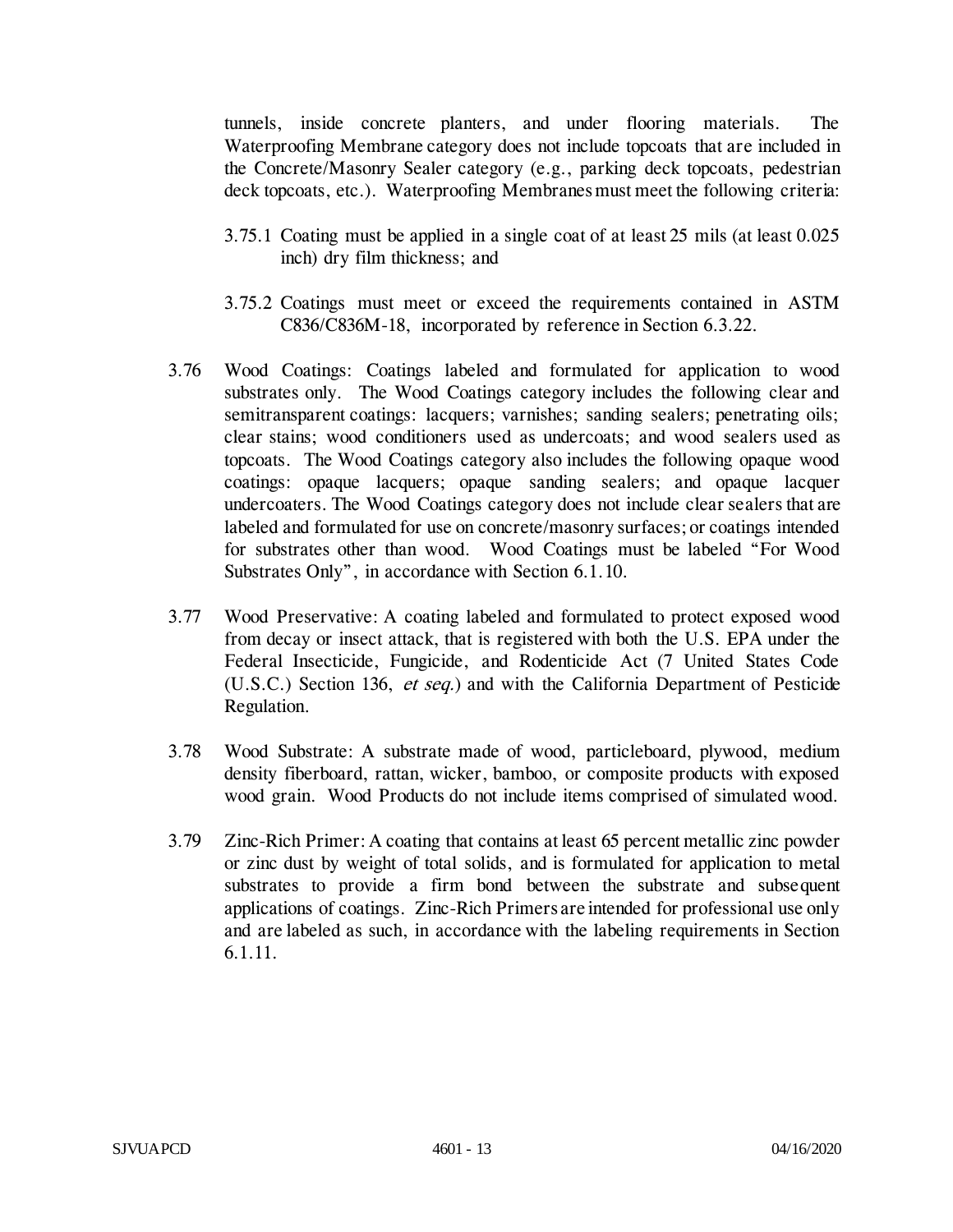#### 4.0 Exemptions

- 4.1 The provisions of this rule shall not apply to:
	- 4.1.1 Any architectural coating that is supplied, sold, offered for sale, or manufactured for use outside of the District or for shipment to other manufacturers for reformulation or repackaging.
	- 4.1.2 Any aerosol coating product.
- 4.2 With the exception of Section 6.2 and Section 4.3, the provisions of this rule shall not apply to any architectural coating that is sold in a container with a volume of one liter (1.057 quarts) or less, provided the following requirements are met:
	- 4.2.1 The coating container is not bundled together with other containers of the same specific coating category (listed in Table 1) to be sold as a unit that exceeds one liter (1.057 quart), excluding containers packed together for shipping to a retail outlet, and
	- 4.2.2 The label or any other product literature does not suggest combining multiple containers of the same specific category (listed in Table 1) so that the combination exceeds one liter (1.057 quart).
- 4.3 On and after sixty days following the effective date of EPA final rulemaking that the conditions described in Clean Air Act Sections  $172(c)(9)$  and  $182(c)(9)$  have occurred in the San Joaquin Valley regarding the 2008 8-hour Ozone National Ambient Air Quality Standard, the categories of coatings listed below shall no longer be exempt from the provisions of Table 1 of this rule when sold in containers having capacities of one liter (1.057 quarts) or less:
	- 4.3.1 Bituminous Roof Coatings;
	- 4.3.2 Flat Coatings that are sold in containers having capacities greater than eight fluid ounces;
	- 4.3.3 Magnesite Cement Coatings;
	- 4.3.4 Multi-Color Coatings;
	- 4.3.5 Nonflat Coatings that are sold in containers having capacities greater than eight fluid ounces;
	- 4.3.6 Pre-Treatment Wash Primers;
	- 4.3.7 Reactive Penetrating Sealers;
	- 4.3.8 Shellacs (Clear and Opaque);
	- 4.3.9 Stone Consolidants;
	- 4.3.10 Swimming Pool Coatings;
	- 4.3.11 Tub and Tile Refinishing Coatings;
	- 4.3.12 Wood Coatings, including Lacquers, Varnishes, and Sanding Sealers; and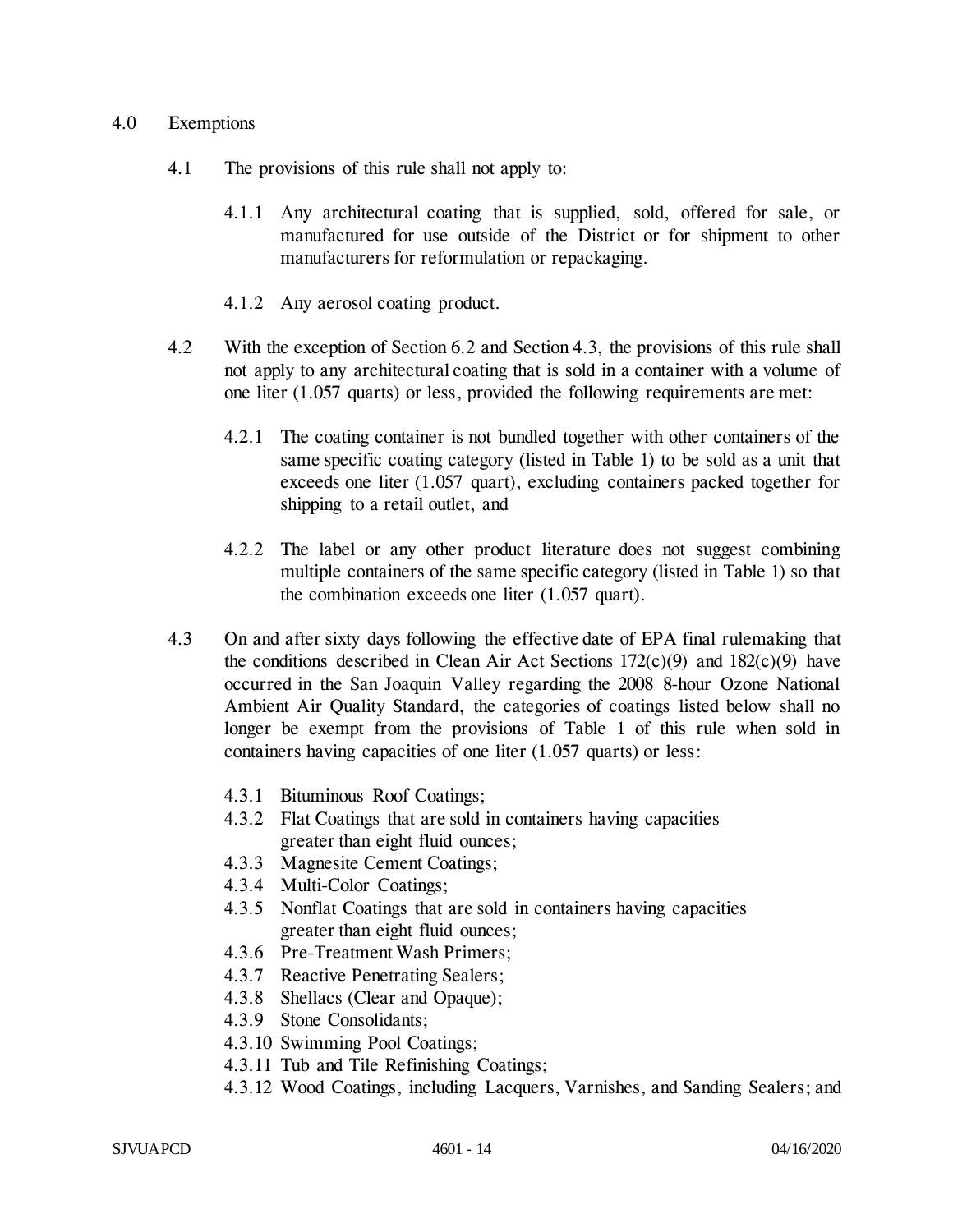4.3.13 Wood Preservatives.

- 4.4 Colorant added at the factory or at the worksite is not subject to the VOC limits in Table 2. In addition, containers of colorant sold at the point of sale for use in the field or on a job site are also not subject to the VOC limit in Table 2.
- 5.0 Requirements
	- 5.1 VOC Content Limits: Except as provided in Sections 5.2 and 5.3, no person shall: manufacture, blend, or repackage for use within the District; or supply, sell, market or offer for sale within the District; or solicit for application or apply within the District any architectural coating or colorant with a VOC content in excess of the corresponding limit specified in Table 1 or Table 2, after the specified effective date in Table 1 or Table 2. Limits are expressed as VOC Regulatory, thinned to the manufacturer's maximum thinning recommendation, excluding any colorant added to tint bases.
	- 5.2 Most Restrictive VOC Limit: If a coating meets the definition in Section 3.0 for one or more specialty coating categories listed in Table 1 or, then that coating is not required to meet the VOC limits for Flat or Nonflat coatings, but is required to meet the VOC limit for the applicable specialty coating listed in Table 1 or . With the exception of the specialty coating categories specified in Sections 5.2.1 through 5.2.12, if a coating is recommended for use in more than one of the specialty coating categories listed in Table 1, then the most restrictive (or lowest) VOC content limit shall apply. This requirement applies to: usage recommendations that appear anywhere on the coating container, anywhere on any label or sticker affixed to the container, or in any sales, advertising, or technical literature supplied by a manufacturer or anyone acting on their behalf.
		- 5.2.1 Metallic pigmented coatings;
		- 5.2.2 Shellacs;
		- 5.2.3 Pretreatment wash primers;
		- 5.2.4 Industrial maintenance coatings;
		- 5.2.5 Low-solids coatings;
		- 5.2.6 Wood preservatives;
		- 5.2.7 High temperature coatings;
		- 5.2.8 Bituminous roof primers;
		- 5.2.9 Specialty primers, sealers and undercoaters;
		- 5.2.10 Aluminum roof coatings;
		- 5.2.11 Zinc-rich primers; and
		- 5.2.12 Wood Coatings.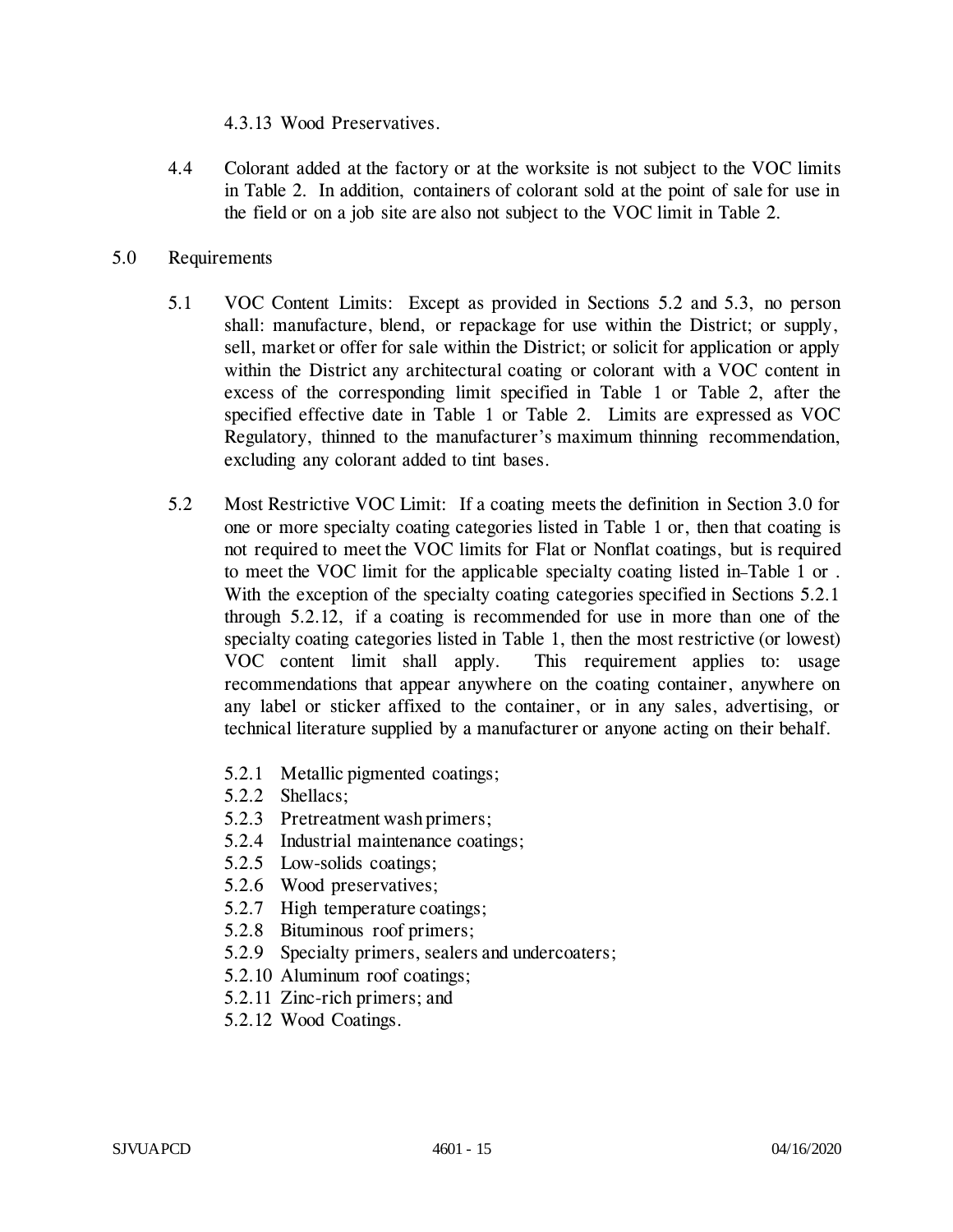## 5.3 Sell-Through of Coatings:

5.3.1 A coating manufactured prior to January 1, 2022, may be sold, supplied, or offered for sale for up to three years after January 1, 2022. In addition, a coating manufactured before January 1, 2022 may be applied at any time, both before and after January 1, 2022, so long as the coating complied with the standards in effect at the time the coating was manufactured. This subsection 5.3.1 does not apply to any coating that does not display the date or date-code required by subsection 6.1.1.

5.3.2 A colorant manufactured prior to January 1, 2022, may be sold, supplied, or offered for sale for up to three years after January 1, 2022. In addition, a colorant manufactured before January 1, 2022 may be applied at any time, both before and after January 1, 2022, so long as the colorant complied with the standards in effect at the time the colorant was manufactured. This subsection 5.3.2 does not apply to any colorant that does not display the date or date-code required by subsection 6.1.1.

- 5.4 Painting Practices: All architectural coating containers used to apply the contents therein to a surface directly from the container by pouring, siphoning, brushing, rolling, padding, ragging or other means, shall be closed when not in use. These architectural coating containers include, but are not limited to, drums, buckets, cans, pails, trays or other application containers. Containers of any VOCcontaining materials used for thinning and cleanup shall also be closed when not in use.
- 5.5 Thinning: No person who applies or solicits the application of any architectural coating shall apply a coating that is thinned to exceed the applicable VOC limit specified in Table 1.
- 5.6 Coatings Not Listed in Table 1: For any coating that does not meet any of the definitions for the specialty coatings categories listed in Table 1, the VOC content limit shall be determined by classifying the coating as Flat or Nonflat, based on its gloss, and the corresponding Flat or Nonflat VOC limit in Table 1 shall apply.
- 5.7 Colorants: No person within the District shall, at the point of sale of any architectural coating subject to subsection 5.1, add to such coating any colorant that contains VOCs in excess of the corresponding applicable VOC limit specified in Table 2. The point of sale includes retail outlets that add colorant to a coating container to obtain a specific color.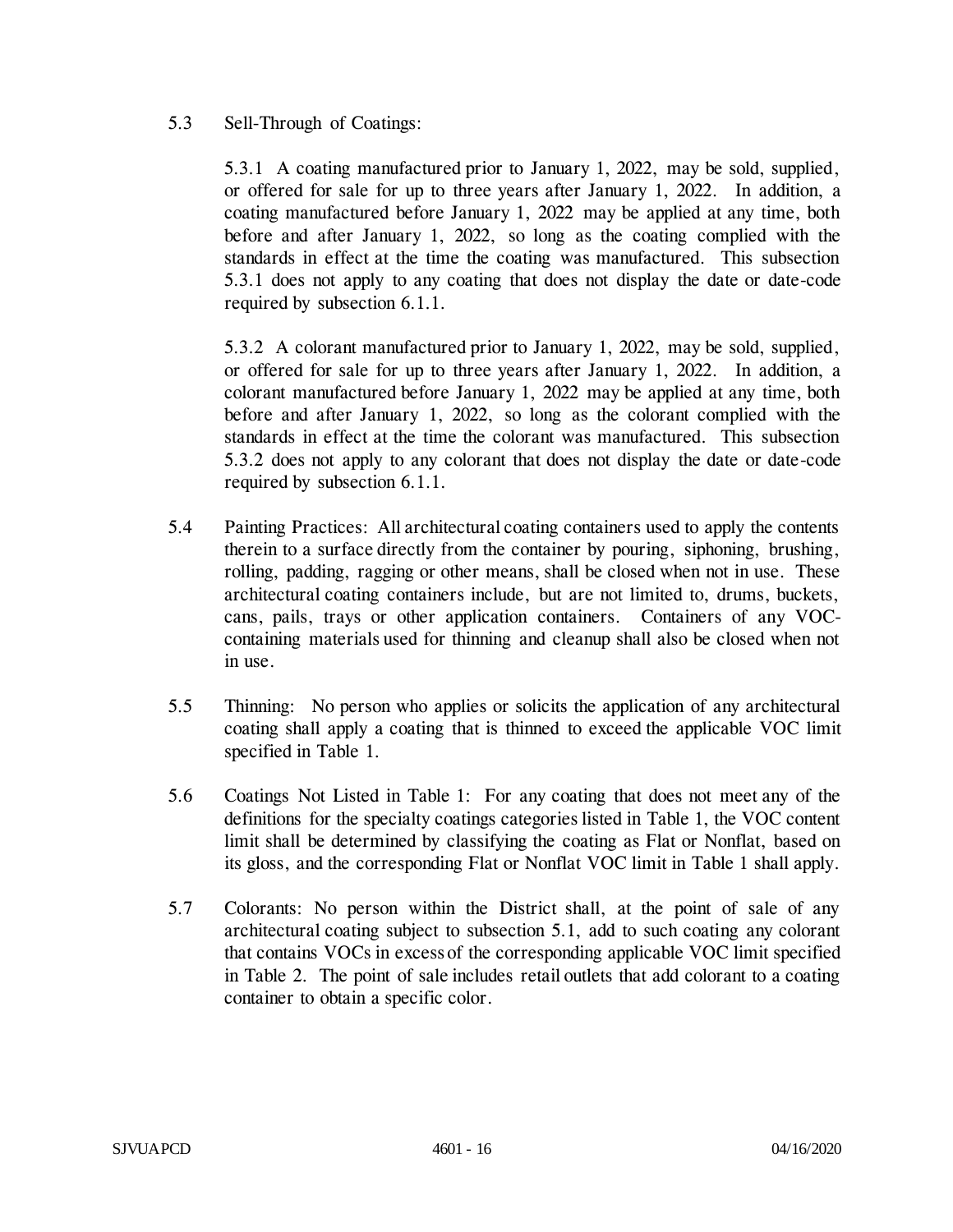| <b>COATING CATEGORY</b>                | <b>Current VOC</b><br>Limit $(g/l)$ | <b>VOC Limit</b><br>(g/l)<br><b>Effective on</b><br>and after<br>1/1/2022 |
|----------------------------------------|-------------------------------------|---------------------------------------------------------------------------|
| <b>Flat Coatings</b>                   | 50                                  | 50                                                                        |
| <b>Nonflat Coatings</b>                | 100                                 | 50                                                                        |
| <b>Specialty Coatings</b>              |                                     |                                                                           |
| <b>Aluminum Roof Coatings</b>          | 400                                 | 100                                                                       |
| <b>Basement Specialty Coatings</b>     | 400                                 | 400                                                                       |
| <b>Bituminous Roof Coatings</b>        | 50                                  | 50                                                                        |
| <b>Bituminous Roof Primers</b>         | 350                                 | 350                                                                       |
| <b>Bond Breakers</b>                   | 350                                 | 350                                                                       |
| <b>Building Envelope Coatings</b>      |                                     | 50                                                                        |
| <b>Concrete Curing Compounds</b>       | 350                                 | 350                                                                       |
| <b>Concrete/Masonry Sealers</b>        | 100                                 | 100                                                                       |
| Driveway Sealers                       | 50                                  | 50                                                                        |
| Dry Fog Coatings                       | 150                                 | 50                                                                        |
| <b>Faux Finishing Coatings</b>         | 350                                 | 350                                                                       |
| <b>Fire Resistive Coatings</b>         | 350                                 | 150                                                                       |
| <b>Floor Coatings</b>                  | 100                                 | 50                                                                        |
| Form-Release Compounds                 | 250                                 | 100                                                                       |
| Graphic Arts Coatings (Sign Paints)    | 500                                 | 500                                                                       |
| <b>High Temperature Coatings</b>       | 420                                 | 420                                                                       |
| <b>Industrial Maintenance Coatings</b> | 250                                 | 250                                                                       |
| Low Solids Coatings <sup>2</sup>       | 120                                 | 120                                                                       |
| <b>Magnesite Cement Coatings</b>       | 450                                 | 450                                                                       |
| <b>Mastic Texture Coatings</b>         | 100                                 | 100                                                                       |
| <b>Metallic Pigmented Coatings</b>     | 500                                 | 500                                                                       |
| <b>Multi-Color Coatings</b>            | 250                                 | 250                                                                       |
| Pre-Treatment Wash Primers             | 420                                 | 420                                                                       |
| Primers, Sealers, and Undercoaters     | 100                                 | 100                                                                       |
| <b>Reactive Penetrating Sealers</b>    | 350                                 | 350                                                                       |
| <b>Recycled Coatings</b>               | 250                                 | 250                                                                       |

*Table 1 VOC Content Limits for Coatings<sup>1</sup>*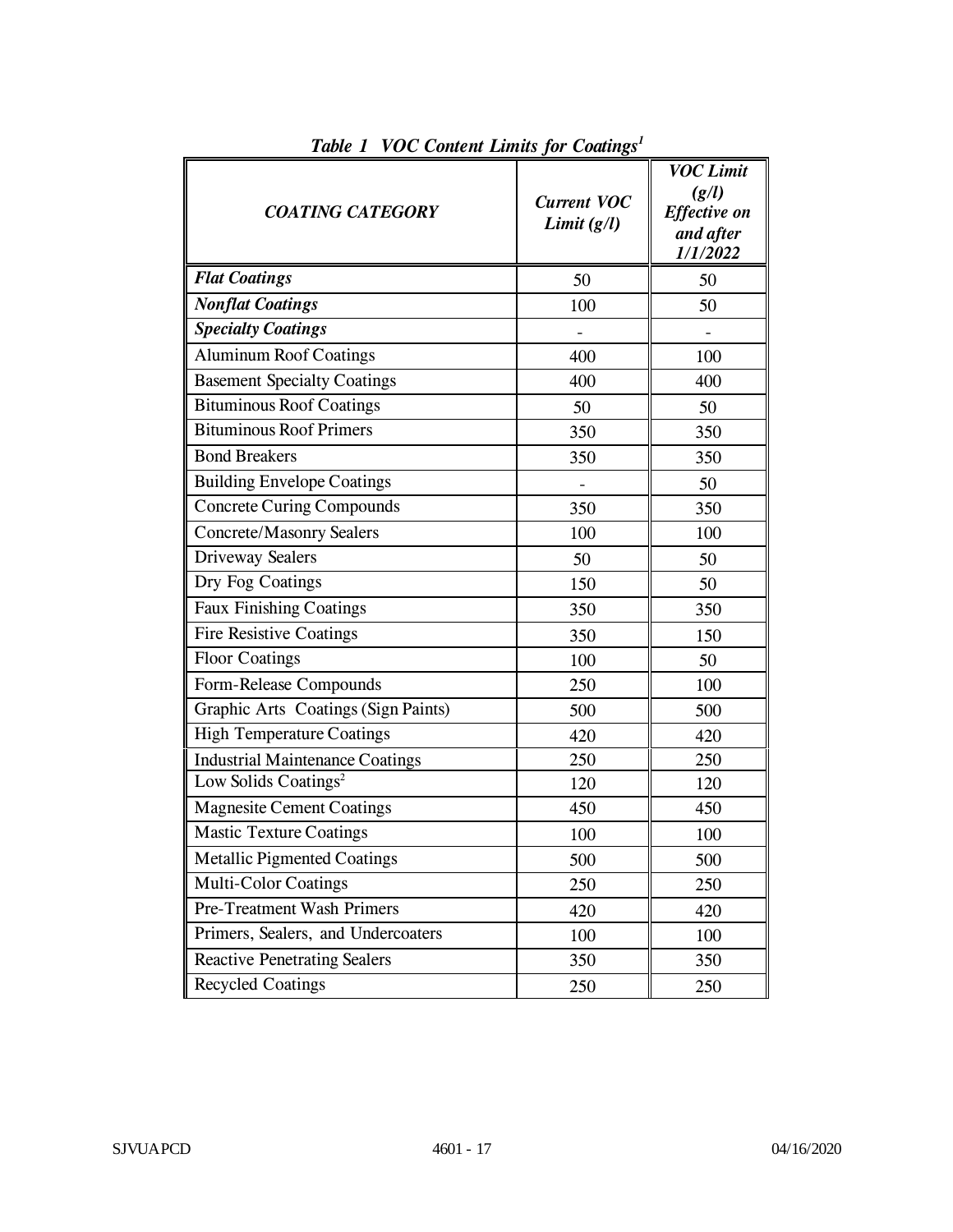| <b>COATING CATEGORY</b>                         | <b>Current VOC</b><br>Limit(g/l) | <b>VOC Limit</b><br>(g/l)<br><b>Effective on</b><br>and after<br>1/1/2022 |
|-------------------------------------------------|----------------------------------|---------------------------------------------------------------------------|
| <b>Roof Coatings</b>                            | 50                               | 50                                                                        |
| <b>Rust Preventative Coatings</b>               | 250                              | 250                                                                       |
| Shellacs:                                       |                                  |                                                                           |
| Clear                                           | 730                              | 730                                                                       |
| Opaque                                          | 550                              | 550                                                                       |
| Specialty Primers, Sealers, and<br>Undercoaters | 100                              | 100                                                                       |
| <b>Stains</b>                                   | 250                              | 100                                                                       |
| <b>Interior Stains</b>                          |                                  | 250                                                                       |
| <b>Stone Consolidants</b>                       | 450                              | 450                                                                       |
| <b>Swimming Pool Coatings</b>                   | 340                              | 340                                                                       |
| Tile and Stone Sealers                          |                                  | 100                                                                       |
| <b>Traffic Marking Coatings</b>                 | 100                              | 100                                                                       |
| Tub and Tile Refinish Coatings                  | 420                              | 420                                                                       |
| <b>Waterproofing Membranes</b>                  | 250                              | 100                                                                       |
| <b>Wood Coatings</b>                            | 275                              | 275                                                                       |
| <b>Wood Preservatives</b>                       | 350                              | 350                                                                       |
| <b>Zinc-Rich Primers</b>                        | 340                              | 340                                                                       |

*Table 1 VOC Content Limits for Coatings (continued)<sup>1</sup>*

1 Limits are expressed as VOC Regulatory (except where noted otherwise), thinned to the manufacturer's maximum thinning recommendation, excluding any colorant added to tint bases. 2 Units are grams of VOC per liter of coating, including water and exempt compounds, in accordance with Section 3.72.

| <b>Colorants Added To</b>                                                   | $VOC$ Limit $(g/l)$<br><b>Effective on and after</b><br>1/1/2022 |
|-----------------------------------------------------------------------------|------------------------------------------------------------------|
| Architectural Coatings, excluding Industrial<br><b>Maintenance Coatings</b> | 50                                                               |
| Solvent Based Industrial Maintenance Coatings                               | 600                                                              |
| Waterborne Industrial Maintenance Coatings                                  | 50                                                               |
| <b>Wood Coatings</b>                                                        | 600                                                              |

*Table 2 VOC Content Limits for Colorants*<sup>1</sup>

1 Limits are expressed as VOC Regulatory.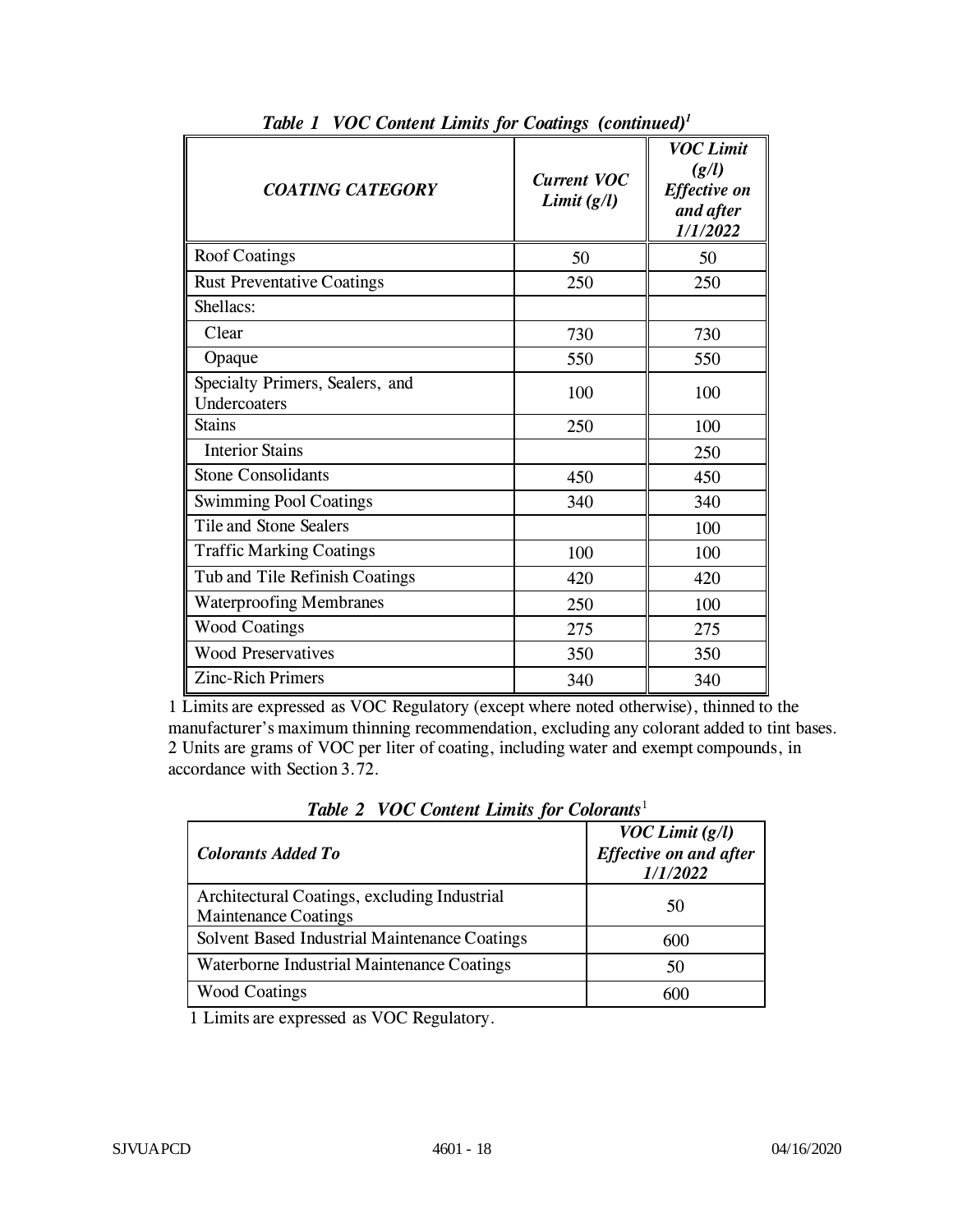#### 6.0 Administrative Requirements

- 6.1 Labeling Requirements: Each manufacturer of any architectural coating subject to this rule shall display the information listed in Sections 6.1.1 through 6.1.12 on the coating container (or label) in which the coating is sold or distributed.
	- 6.1.1 Date Code: The date the coating was manufactured, or a date code representing the date, shall be indicated on the label, lid or bottom of the container. If the manufacturer uses a date code for any coating, the manufacturer shall file an explanation of each code with the Executive Officer of the ARB.
	- 6.1.2 Thinning Recommendations: A statement of the manufacturer's recommendation regarding thinning of the coating shall be indicated on the label or lid of the container. This requirement does not apply to the thinning of architectural coatings with water. If thinning of the coating prior to use is not necessary, the recommendation must specify that the coating is to be applied without thinning.
	- 6.1.3 VOC Content: Each container of any coating subject to this rule shall display one of the following values, in grams of VOC per liter of coating:
		- 6.1.3.1 Maximum VOC Content, as determined from all potential product formulations; or
		- 6.1.3.2 VOC Content, as determined from actual formulation data; or
		- 6.1.3.3 VOC Content, as determined using the test methods in Section 6.3.2.

If the manufacturer does not recommend thinning, the container must display the VOC Content, as supplied. If the manufacturer recommends thinning, the container must display the VOC Content, including the maximum amount of thinning solvent recommended by the manufacturer. If the coating is a multicomponent product, the container must display the VOC content as mixed or catalyzed. If the coating contains silanes, siloxanes, or other ingredients that generate ethanol or other VOCs during the curing process, the VOC content must include the VOCs emitted during curing. VOC Content shall be determined as defined in subsections 3.72, 3.73, and 3.74.

6.1.4 Faux Finishing Coatings: The labels of all clear topcoat Faux Finishing coatings shall prominently display the statement "This product can only be sold or used as part of a Faux Finishing coating system".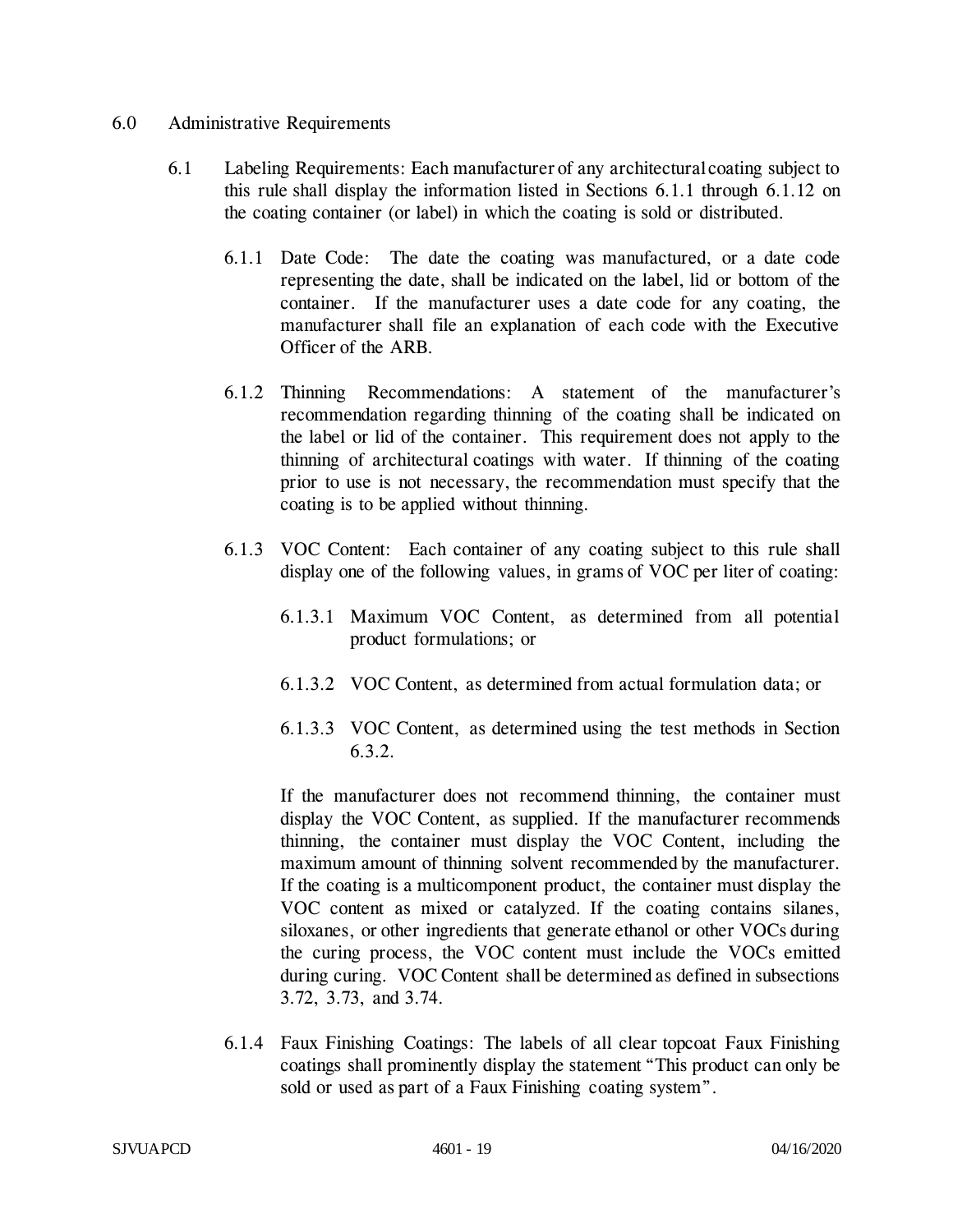- 6.1.5 Industrial Maintenance Coatings: Each manufacturer of any industrial maintenance coating subject to this rule shall display on the label or lid of the container in which the coating is sold or distributed one or more of the following descriptions listed in Section 6.1.5.1 through 6.1.5.2.
	- 6.1.5.1 "For industrial use only"
	- 6.1.5.2 "For professional use only"
- 6.1.6 Rust Preventative Coatings: The labels of all rust preventative coatings shall prominently display the statement "For Metal Substrates Only".
- 6.1.7 Specialty Primers, Sealers and Undercoaters: The labels of all specialty primers, sealers, and undercoaters shall prominently display the statement "Specialty Primer, Sealer, Undercoater".
- 6.1.8 Reactive Penetrating Sealers: The labels of all Reactive Penetrating Sealers shall prominently display the statement "Reactive Penetrating Sealer."
- 6.1.9 Stone Consolidants: The labels of all Stone Consolidants shall prominently display the statement "Stone Consolidant - For Professional Use Only."
- 6.1.10 Wood Coatings: The labels of all Wood Coatings shall prominently display the statement "For Wood Substrates Only."
- 6.1.11 Zinc Rich Primers: The labels of all Zinc Rich Primers shall prominently display the statement "For professional use only."
- 6.1.12 Colorants: Effective January 1, 2022, each manufacturer of any colorant subject to this rule shall display the information listed in subsections 6.1.12.1 and 6.1.12.2 on the container (or label) in which the colorant is sold or distributed.
	- 6.1.12.1 Date Code: The date the colorant was manufactured, or a date code representing the date, shall be indicated on the label, lid, or bottom of the container. If the manufacturer uses a date code for any colorant, the manufacturer shall file an explanation of each code with the APCO.
	- 6.1.12.2 VOC Content: Each container of any colorant subject to this rule shall display one of the following values in grams of VOC per liter of colorant: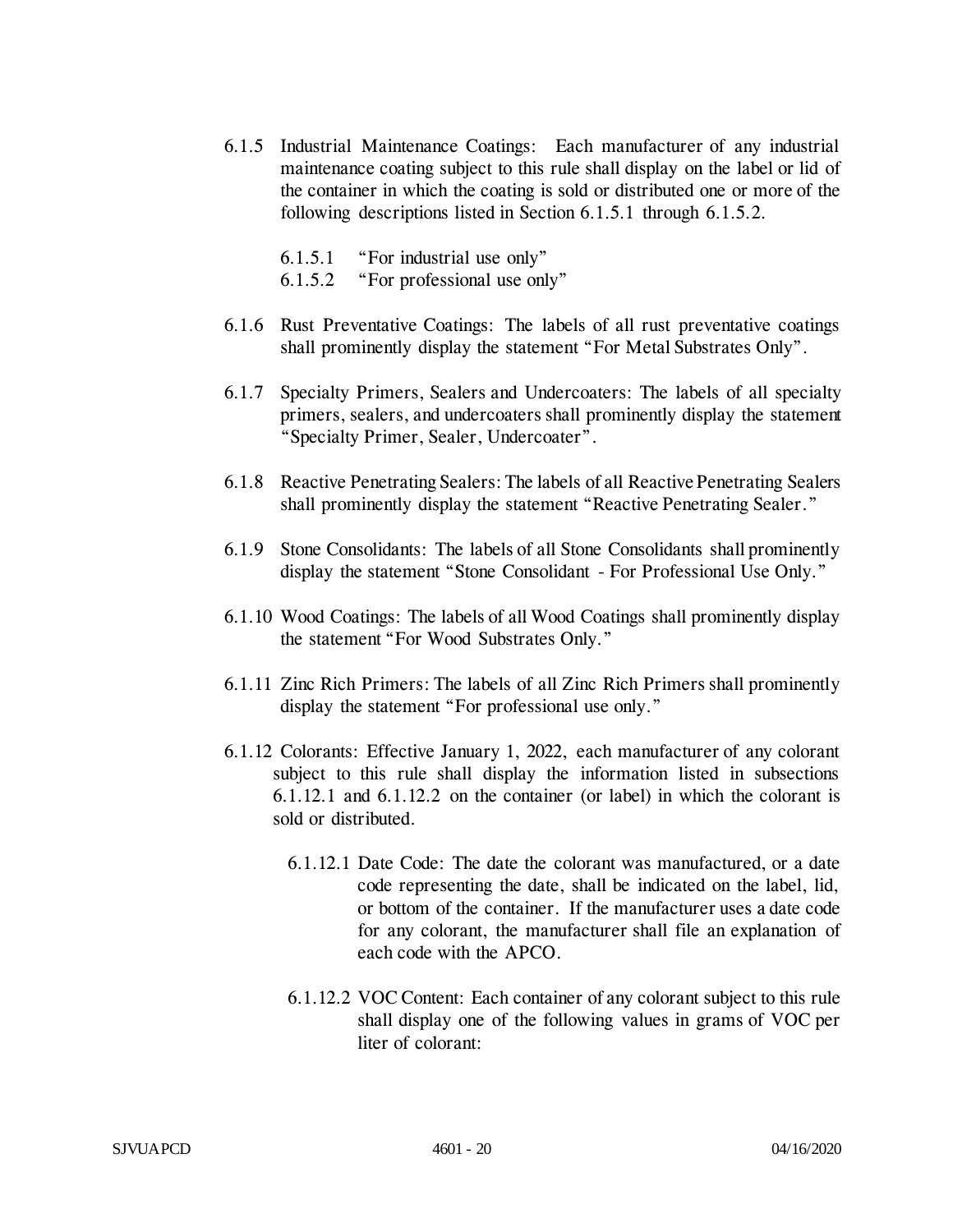- 6.1.12.2.1 Maximum VOC Content as determined from all potential product formulations; or
- 6.1.12.2.2 VOC Content as determined from actual formulation data; or
- 6.1.12.2.3 VOC Content as determined using the test methods in subsection 6.3.2.

If the colorant contains silanes, siloxanes, or other ingredients that generate ethanol or other VOCs during the curing process, the VOC content must include the VOCs emitted during curing. VOC Content shall be determined as defined in subsections 3.72, 3.73, and 3.74.

### 6.2 Reporting Requirements

- 6.2.1 Sales Data: All sales data listed in Sections 6.2.1.1 through 6.2.1.14 shall be maintained on-site by the responsible official for a minimum of three years. A responsible official from each manufacturer shall upon request of the Executive Officer of the ARB, or his or her delegate, provide data concerning the distribution and sales of architectural coatings. Sales data submitted by the responsible official to the Executive Officer of CARB may be claimed as confidential, and such information shall be handled in accordance with the procedures specified in Title 17, California Code of Regulations Sections 91000-91022. The responsible official shall within 180 days provide information, including, but not limited to the data listed in Sections 6.2.1.1 through 6.2.1.14:
	- 6.2.1.1 The name and mailing address of the manufacturer;
	- 6.2.1.2 The name, address and telephone number of a contact person;
	- 6.2.1.3 The name of the coating product as it appears on the label and the applicable coating category;
	- 6.2.1.4 Whether the product is marketed for interior or exterior use or both;
	- 6.2.1.5 The number of gallons sold in California in containers greater than one liter (1.057 quart) and equal to or less than one liter (1.057 quart);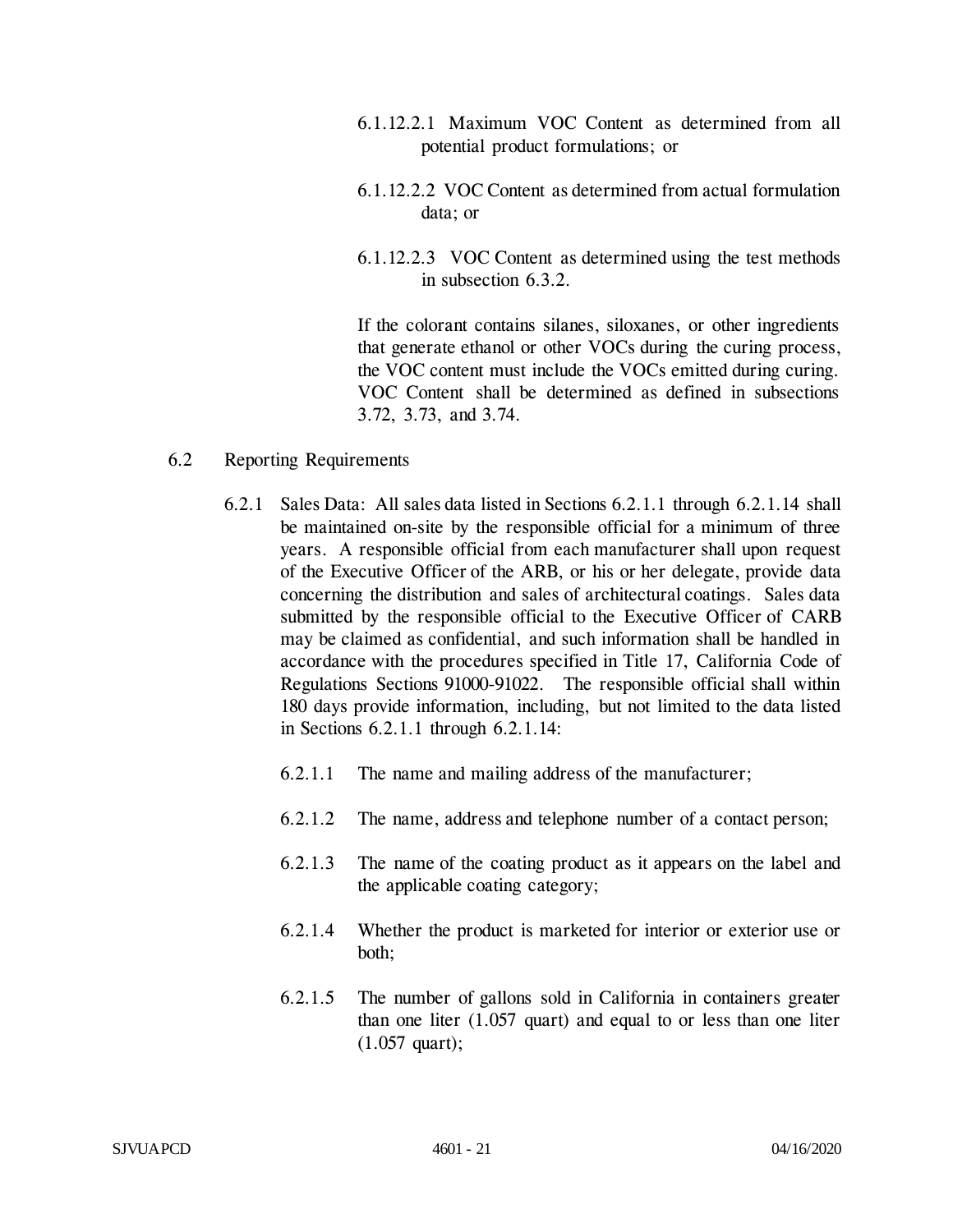- 6.2.1.6 The VOC Actual content and VOC Regulatory content in grams per liter. If thinning is recommended, list the VOC Actual content and VOC Regulatory content after maximum recommended thinning. If containers less than one liter have a different VOC content than containers greater than one liter, list separately. If the coating is a multi-component product, provide the VOC content as mixed or catalyzed;
- 6.2.1.7 The names and CAS numbers of the VOC constituents in the product;
- 6.2.1.8 The names and CAS numbers of any compounds in the product specifically exempted from the VOC definition;
- 6.2.1.9 Whether the product is marketed as solvent-borne, waterborne, or 100% solids;
- 6.2.1.10 Description of resin or binder in the product;
- 6.2.1.11 Whether the coating is a single-component or multi-component product;
- 6.2.1.12 The density of the product in pounds per gallon;
- 6.2.1.13 The percent by weight of: solids, all volatile materials, water, and any compounds in the product specifically exempted from the VOC definition; and
- 6.2.1.14 The percent by volume of: solids, water, and any compounds in the product specifically exempted from the VOC definition.
- 6.3 Test Methods

The test methods listed below shall be used to demonstrate compliance with this rule. Alternate equivalent test methods may be used provided the test methods have been approved by the APCO and EPA.

6.3.1 Calculation of VOC Content: For the purpose of determining compliance with the VOC content limits in Table 1 or Table 2, the VOC content of a coating or colorant shall be determined as defined in Section 3.71, 3.72, or 3.73 as appropriate. The VOC content of a tint base shall be determined without colorant that is added after the tint base is manufactured. If the manufacturer does not recommend thinning, the VOC Content must be calculated for the product as supplied. If the manufacturer recommends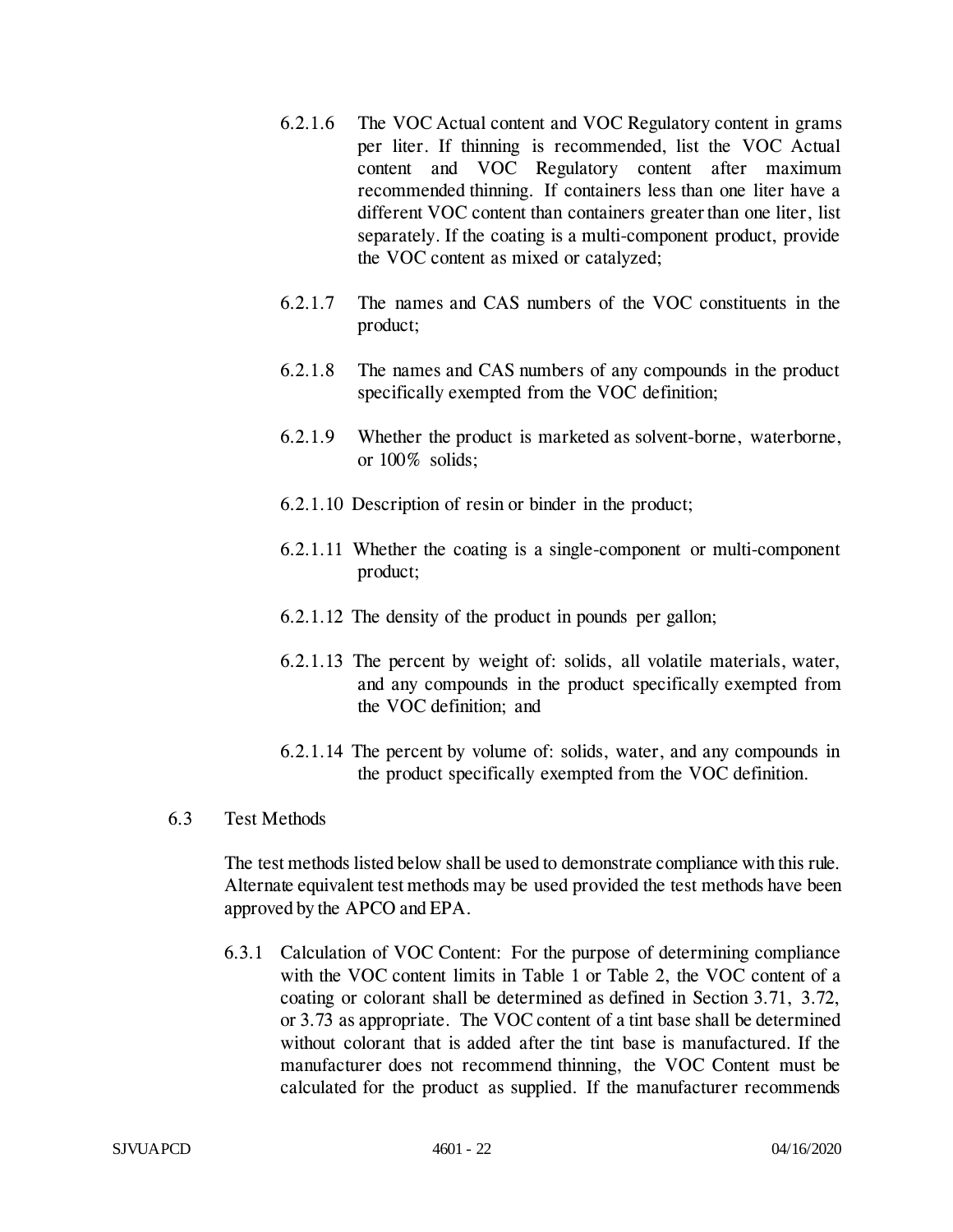thinning, the VOC Content must be calculated including the maximum amount of thinning solvent recommended by the manufacturer. If the coating is a multi-component product, the VOC content must be calculated as mixed or catalyzed. If the coating contains silanes, siloxanes, or other ingredients that generate ethanol or other VOC during the curing process, the VOC content must include the VOCs emitted during curing.

- 6.3.2 VOC Content of Coatings or Colorants: To determine the physical properties of a coating or colorant in order to perform the calculations in Section 3.71 and 3.73, the reference method for VOC content is EPA Method 24, except as provided in Sections 6.3.3 and 6.3.15. An alternative method to determine the VOC content of coatings or colorants is SCAQMD Method 304-91 (Revised February 1996). The exempt compounds content shall be determined by SCAQMD Method 303-91 (Revised 1996), BAAQMD Method 43 (Revised 2005), or BAAQMD Method 41 (Revised 2005), as applicable. To determine the VOC content of a coating or colorant, the manufacturer may use EPA Method 24, or an alternative method as provided in Section 6.3.4, formulation data, or any other reasonable means for predicting that the coating or colorant has been formulated as intended (e.g., quality assurance checks, recordkeeping). However, if there are any inconsistencies between the results of EPA Method 24 test and any other means for determining VOC content, the EPA Method 24 test results will govern, except when an alternative method is approved as specified in Section 6.3.4. The District Air Pollution Control Officer (APCO) may require the manufacturer to conduct an EPA Method 24 analysis.
- 6.3.3 To determine the VOC content of a coating or colorant with a VOC content of 150 g/l or less, the manufacturer may use SCAQMD Method 313, incorporated by reference in subsection 6.3.34, ASTM D6886-18, incorporated by reference in subsection 6.3.35, or any other reasonable means for predicting that the coating or colorant has been formulated as intended (e.g., quality assurance checks, record keeping).
- 6.3.4 Alternative Test Methods: Other test methods demonstrated to provide results that are acceptable for purposes of determining compliance with Section 6.3.2, after review and approved in writing by the staffs of the District, CARB and EPA, may also be used.
- 6.3.5 Methacrylate Traffic Marking Coatings: Analysis of methacrylate multicomponent coatings used as traffic marking coatings shall be conducted according to a modification of EPA Method 24 (40 CFR 59, subpart D, Appendix A). This method has not been approved for methacrylate multicomponent coatings used for other purposes than as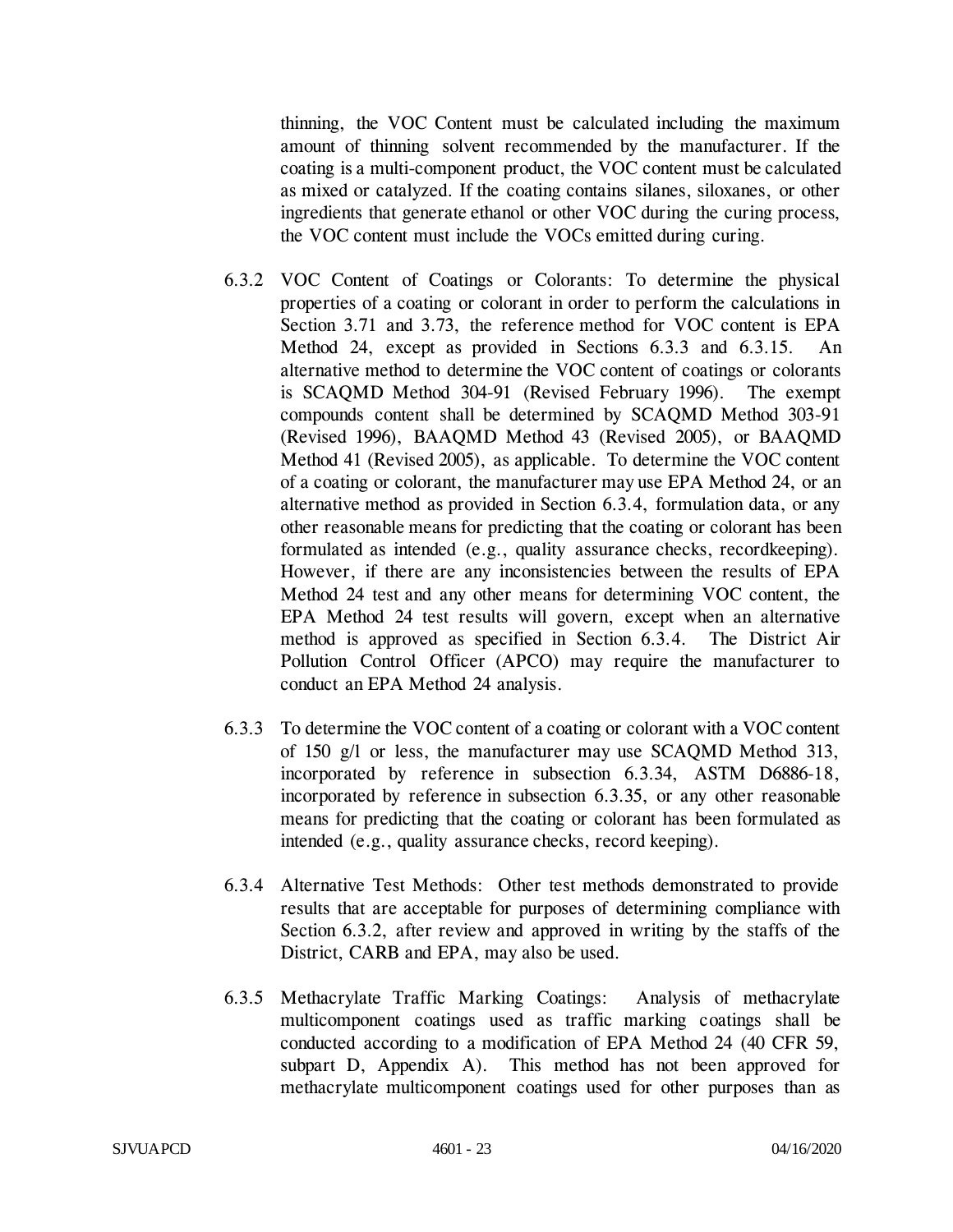traffic marking coatings or for other classes of multicomponent coatings.

- 6.3.6 Flame Spread Index: The flame spread index of a fire-retardant coating shall be determined by ASTM E84-18b, "Standard Test Method for Surface Burning Characteristics of Building Materials" (see Section 3.0, Fire-Retardant Coating).
- 6.3.7 Fire Resistance Rating: The fire resistance rating of a fire-resistive coating shall be determined by ASTM E119-18ce1, "Standard Test Methods for Fire Tests of Building Construction and Materials" (see Section 3.0, Fire-Resistive Coating).
- 6.3.8 Gloss Determination: The gloss of a coating shall be determined by ASTM D523-14 (2018), "Standard Test Method for Specular Gloss" (see Section 3.0, Flat Coating and Nonflat Coating).
- 6.3.9 Metal Content of Coatings: The metallic content of a coating shall be determined by SCAQMD Method 318-95, Determination of Weight Percent Elemental Metal in Coatings by X-Ray Diffraction, SCAQMD Laboratory Methods of Analysis for Enforcement Samples (see Section 3.0, Metallic Pigmented Coating, Aluminum Roof Coating and Faux Finish).
- 6.3.10 Acid Content of Coatings: The acid content of a coating shall be determined by ASTM D1613-17, "Standard Test Method for Acidity in Volatile Solvents and Chemical Intermediates Used in Paint, Varnish, Lacquer and related products" (see Section 3.0, Pre-Treatment Wash Primer).
- 6.3.11 Exempt Compounds—Siloxanes: Exempt compounds that are cyclic, branched, or linear completely methylated siloxanes, shall be analyzed as exempt compounds for compliance with Section 6 by BAAQMD Method 43, "Determination of Volatile Methylsiloxanes in Solvent-Based Coatings, Inks, and Related Materials," BAAQMD Manual of Procedures, Volume III,revised 2005, (see Section 3.0, Volatile Organic Compound, and Section 6.3.2).
- 6.3.12 Exempt Compounds—Parachlorobenzotrifluoride (PCBTF): The exempt compound parachlorobenzotrifluoride, shall be analyzed as an exempt compound for compliance with Section 6 by BAAQMD Method 41, "Determination of Volatile Organic Compounds in Solvent Based Coatings and Related Materials Containing Parachlorobenzotriflouride," BAAQMD Manual of Procedures, Volume III, revised 2005, (see Section 3.0, Volatile Organic Compound, and Section 6.3.2).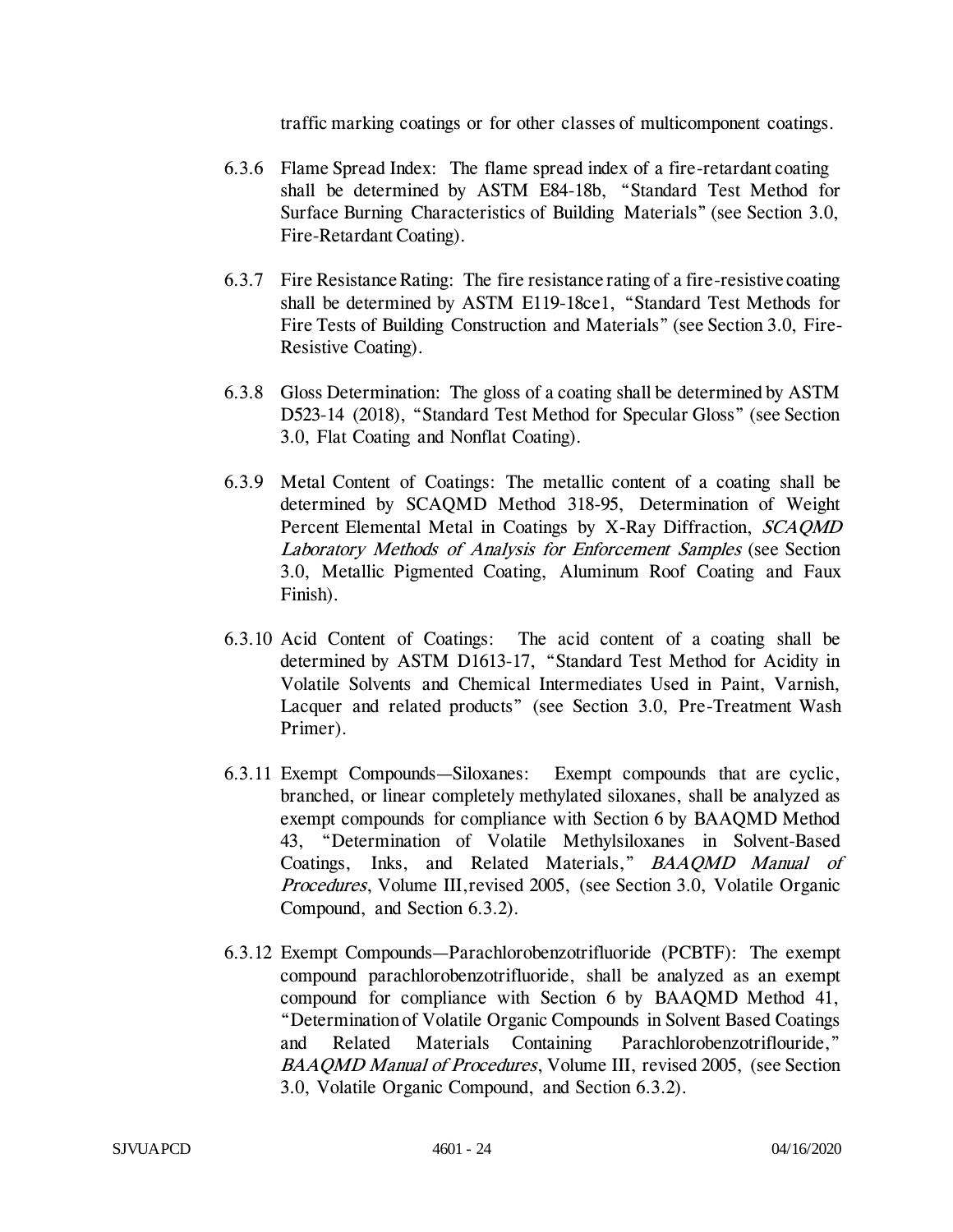- 6.3.13 Exempt Compounds: The content of compounds exempted under U.S. EPA Method 24 shall be analyzed by SCAQMD Method 303-91 (Revised 1996), "Determination of Exempt Compounds," SCAQMD Laboratory Methods of Analysis for Enforcement Samples (see Section 3.0, Volatile Organic Compound, and Section 6.3.2).
- 6.3.14 VOC Content of Coatings: The VOC content of a coating shall be determined by EPA Method 24 as it exists in appendix A of 40 Code of Federal Regulations (CFR) part 60, "Determination of Volatile Matter Content, Water Content, Density, Volume Solids and Weight Solids of Surface Coatings" (see Section 6.3.2).
- 6.3.15 Alternative VOC Content of Coatings: The VOC content of coatings may be analyzed either by U.S. EPA Method 24 or SCAQMD Method 304-91 (Revised 1996), "Determination of Volatile Organic Compounds (VOC) in Various Materials," SCAQMD Laboratory Methods of Analysis for Enforcement Samples.
- 6.3.16 Methacrylate Traffic Marking Coatings: The VOC content of methacrylate multicomponent coatings used as traffic marking coatings shall be analyzed by the procedures in 40 CFR part 59, subpart D, appendix A, "Determination of Volatile Matter Content of Methacrylate Multicomponent Coatings Used as Traffic Marking Coatings" (September 11, 1998).
- 6.3.17 Hydrostatic Pressure for Basement Specialty Coatings: The hydrostatic pressure resistance for basement specialty coatings shall be analyzed using ASTM D7088-17, "Standard Practice for Resistance to Hydrostatic Pressure for Coatings Used in Below Grade Applications Applied to Masonry".
- 6.3.18 Tub and Tile Refinish Coating Adhesion: The adhesion of tub and tile coating shall be determined by ASTM D4585/4585M-18, "Standard Practice for Testing Water Resistance of Coatings Using Controlled Condensation" and ASTM D3359-17, "Standard Test Methods for Measuring Adhesion by Tape Test".
- 6.3.19 Tub and Tile Refinish Coating Hardness: The hardness of tub and tile refinish coating shall be determined by ASTM D3363-05 (2011)e2, "Standard Test Method for Film Hardness by Pencil Test".
- 6.3.20 Tub and Tile Refinish Coating Abrasion Resistance: Abrasion resistance of tub and tile refinish coating shall be analyzed by ASTM D4060-14,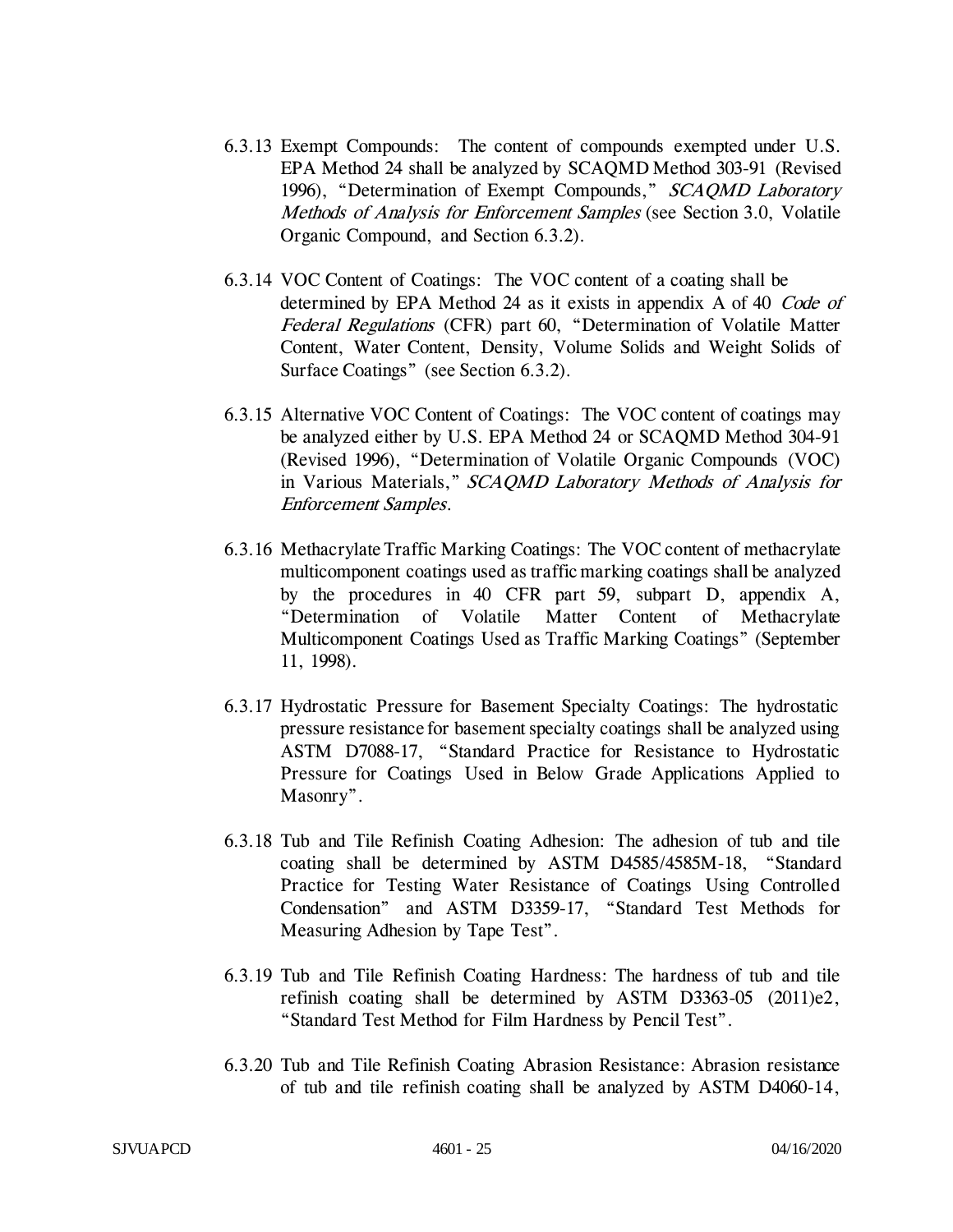"Standard Test Methods for Abrasion Resistance of Organic Coatings by the Taber Abraser".

- 6.3.21 Tub and Tile Refinish Coating Water Resistance: Water resistance of tub and tile refinish coatings shall be determined by ASTM D4585/4585M-18, "Standard Practice for Testing Water Resistance of Coatings Using Controlled Condensation" and ASTM D714-02 (2017), "Standard Test Method for Evaluating Degree of Blistering of Paints".
- 6.3.22 Waterproofing Membrane: Waterproofing membrane shall be tested by ASTM C836/836M-18, "Standard Specification for High Solids Content, Cold Liquid-Applied Elastomeric Waterproofing Membrane for Use with Separate Wearing Course".
- 6.3.23 Mold and Mildew Growth for Basement Specialty Coatings: Mold and mildew growth resistance for basement specialty coatings shall be determined by ASTM D3273-16, "Standard Test Method for Resistance to Growth of Mold on the Surface of Interior Coatings in an Environmental Chamber" and ASTM D3274-09 (2017), "Standard Test Method for Evaluating Degree of Surface Disfigurement of Paint Films by Fungal or Algal Growth or Soil and Dirt Accumulation".
- 6.3.24 Reactive Penetrating Sealer Water Repellency: Reactive penetrating sealer water repellency shall be analyzed by ASTM C67/C67M-18, "Standard Test Methods for Sampling and Testing Brick and Structural Clay Tile"; or ASTM C97/97M-18, "Standard Test Methods for Absorption and Bulk Specific Gravity of Dimension Stone"; or ASTM C140-140M-18a, "Standard Test Methods for Sampling and Testing Concrete Masonry Units and Related Units".
- 6.3.25 Reactive Penetrating Sealer Water Vapor Transmission: Reactive penetrating sealer water vapor transmission shall be analyzed ASTM E96/E96M-16, "Standard Test Method for Water Vapor Transmission of Materials" or ASTM D6490-99 (2014), "Standard Test Method for Water Vapor Transmission of Nonfilm Forming Treatments Used on Cementitious Panels".
- 6.3.26 Reactive Penetrating Sealer Chloride Screening Applications: Reactive penetrating sealers shall be analyzed by National Cooperative Highway Research Report 244 (1981), "Concrete Sealers for the Protection of Bridge Structures".
- 6.3.27 Stone Consolidants: Stone consolidants shall be tested using ASTM